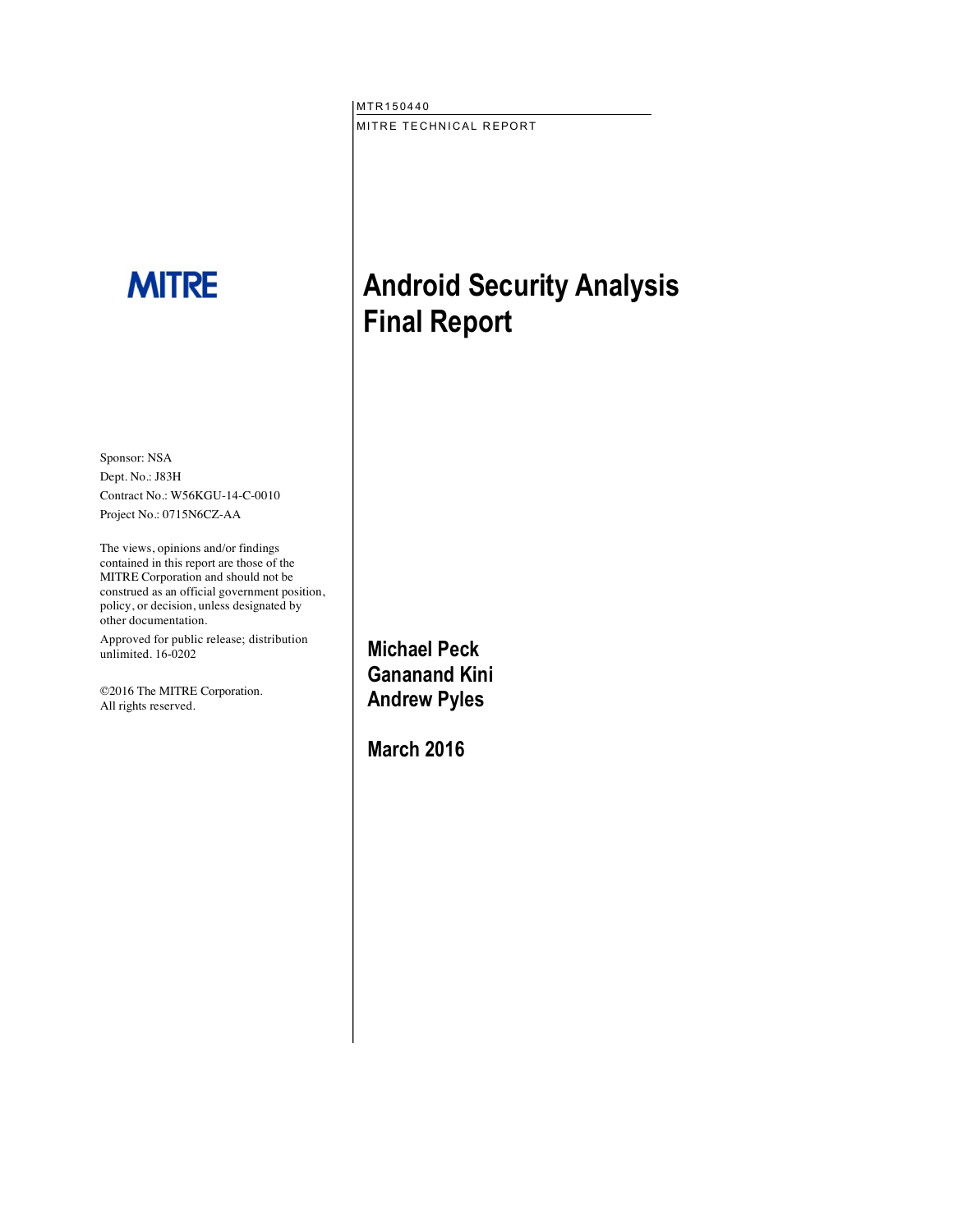# **Approved By**

Christine Alicea, Project Leader Date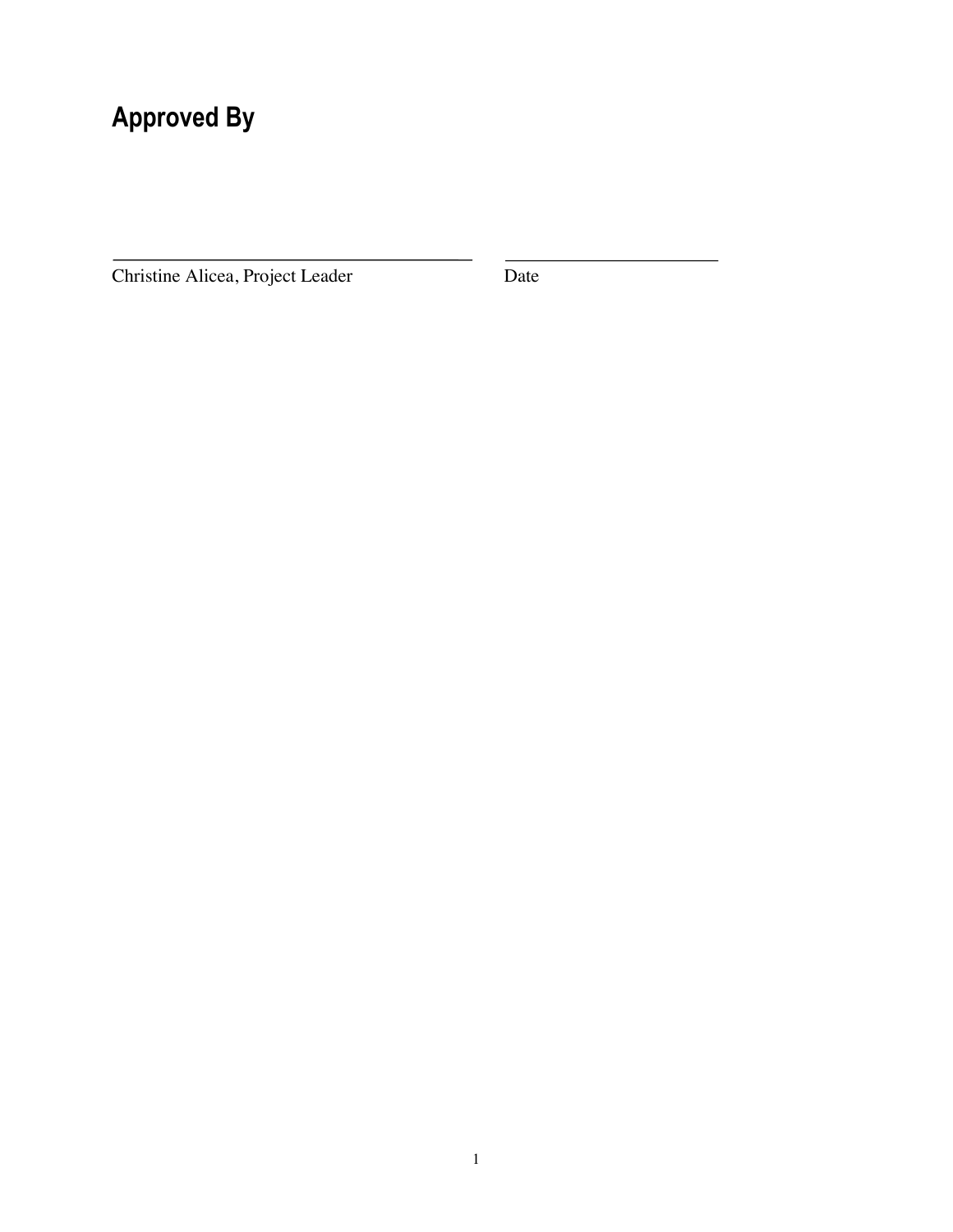# **Table of Contents**

| 1              |            |                                                                                        |  |  |  |  |
|----------------|------------|----------------------------------------------------------------------------------------|--|--|--|--|
| 2              |            |                                                                                        |  |  |  |  |
|                | 2.1        | App Data-in-Transit Vulnerabilities due to Insecure Certificate Validation or Hostname |  |  |  |  |
|                | 2.2        |                                                                                        |  |  |  |  |
|                | 2.3        |                                                                                        |  |  |  |  |
|                | 2.4        |                                                                                        |  |  |  |  |
|                | 2.5        |                                                                                        |  |  |  |  |
|                | 2.5.1      |                                                                                        |  |  |  |  |
|                | 2.5.2      |                                                                                        |  |  |  |  |
|                | 2.6        |                                                                                        |  |  |  |  |
| 3              |            |                                                                                        |  |  |  |  |
|                | 3.1        |                                                                                        |  |  |  |  |
|                | 3.1.1      |                                                                                        |  |  |  |  |
|                | 3.1.2      | Manifest Attributes to Prevent Overriding X509TrustManager and HostnameVerifier 12     |  |  |  |  |
|                | 3.2        |                                                                                        |  |  |  |  |
|                | 3.3        |                                                                                        |  |  |  |  |
|                | 3.3.1      |                                                                                        |  |  |  |  |
|                |            | 3.3.1.1                                                                                |  |  |  |  |
|                |            | 3.3.1.2                                                                                |  |  |  |  |
|                |            | 3.3.1.3                                                                                |  |  |  |  |
|                | 3.3.2      |                                                                                        |  |  |  |  |
|                | 3.4        |                                                                                        |  |  |  |  |
| $\overline{4}$ |            |                                                                                        |  |  |  |  |
| 5              |            |                                                                                        |  |  |  |  |
|                |            |                                                                                        |  |  |  |  |
|                | Appendix B |                                                                                        |  |  |  |  |
|                | Appendix C |                                                                                        |  |  |  |  |
|                | C.1        |                                                                                        |  |  |  |  |
|                | C.2        |                                                                                        |  |  |  |  |
|                | C.2.1      |                                                                                        |  |  |  |  |
|                | C.2.2      |                                                                                        |  |  |  |  |
|                | Appendix D |                                                                                        |  |  |  |  |
|                | D.1        |                                                                                        |  |  |  |  |
|                | D.2        |                                                                                        |  |  |  |  |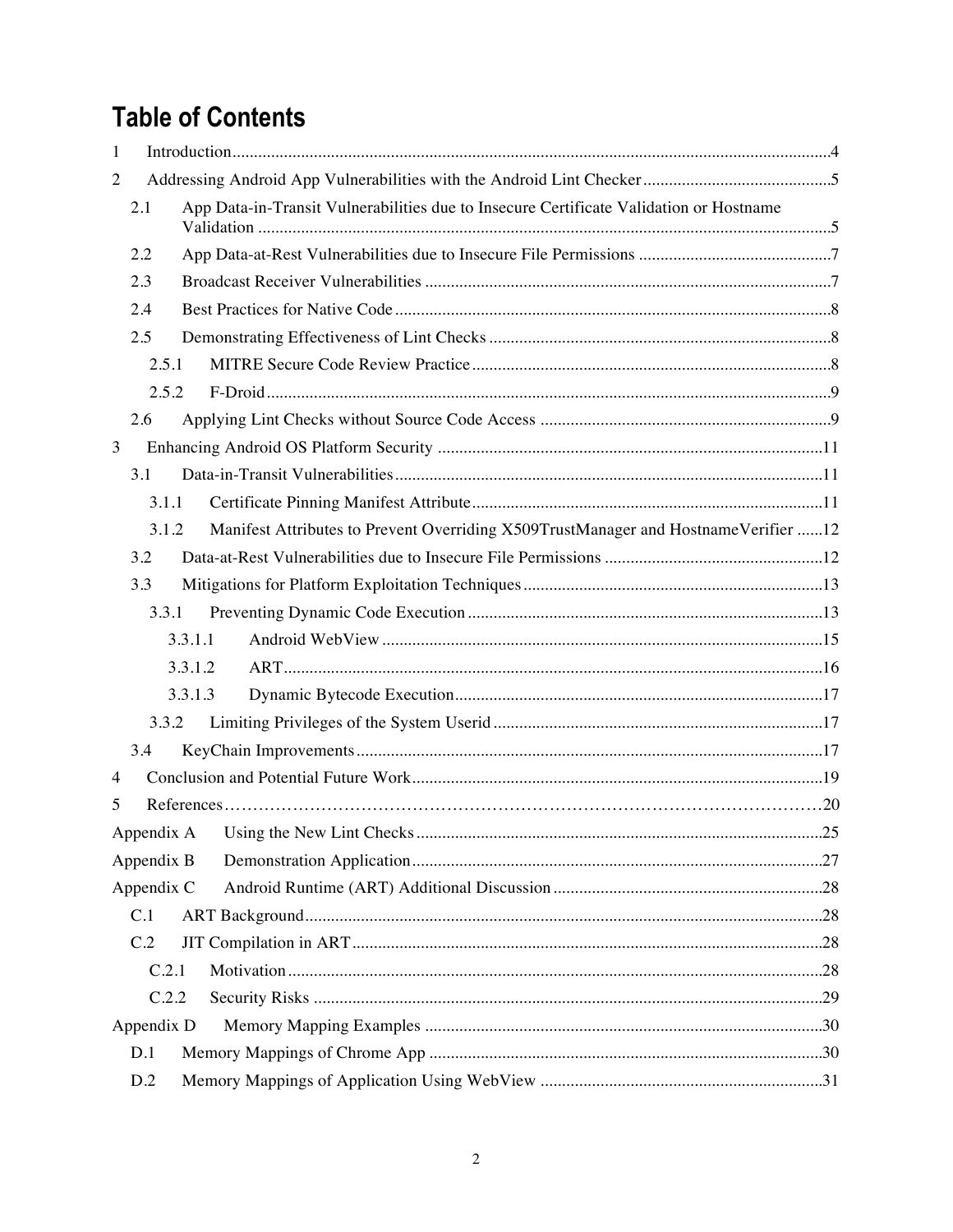# **List of Figures**

| Figure 1: Example Lint Output Reporting a Vulnerable Hostname Verifier Implementation  5 |  |
|------------------------------------------------------------------------------------------|--|
|                                                                                          |  |
| Figure 3: Example of a Malicious App Downloading and Executing Exploit Code after        |  |
|                                                                                          |  |
|                                                                                          |  |
|                                                                                          |  |
|                                                                                          |  |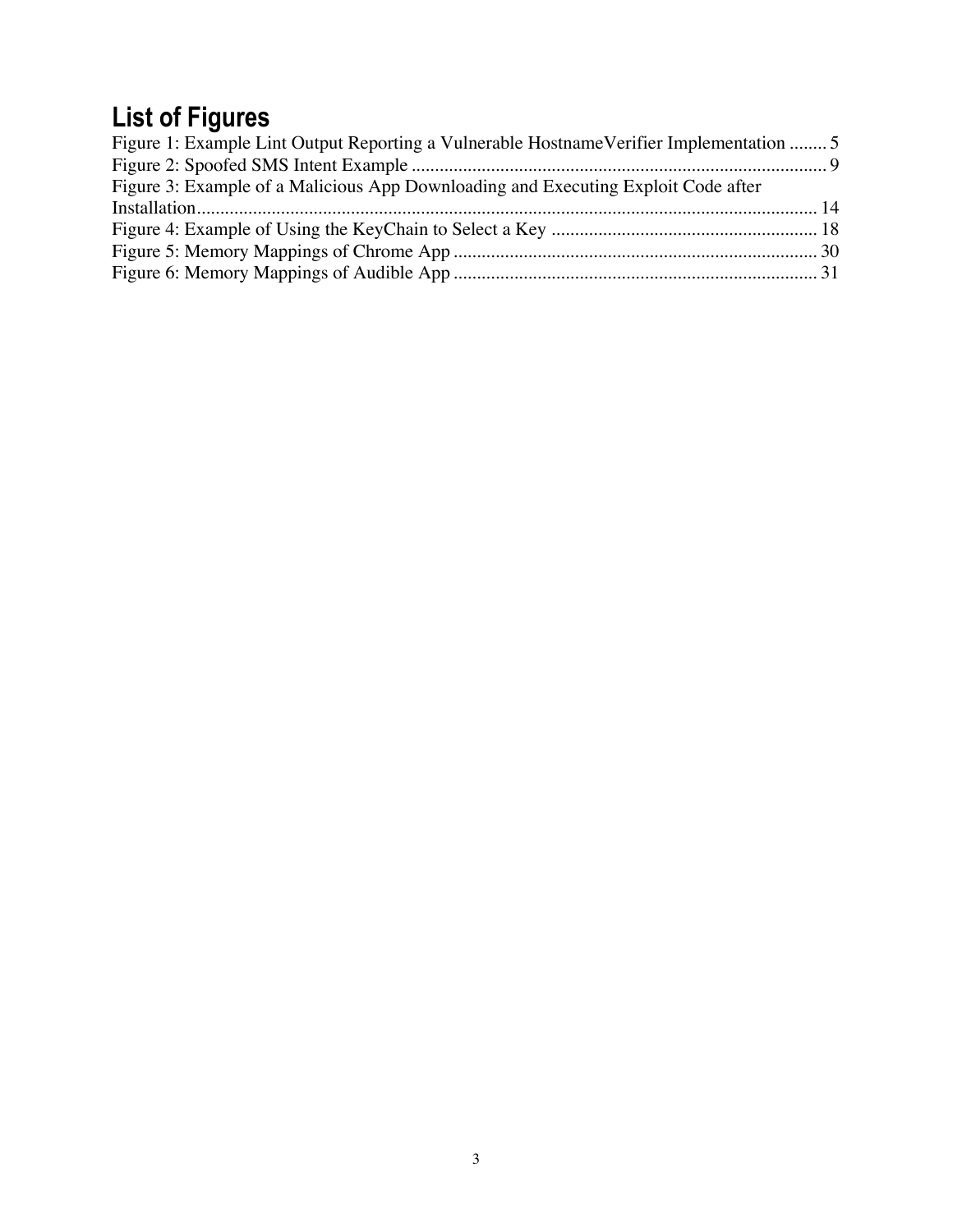## **1 Introduction**

According to recent worldwide sales figures reported by Gartner [1], Android is the most popular operating system (OS) when considering all general-purpose computing platforms (smartphones, tablets, laptops, and PCs). Mobile OSes such as Android introduce new security architectures designed with the experience of past lessons learned from traditional computing platforms. Most notably, Android provides a sandbox for applications (hereinafter "apps") which isolates app data and code execution from other apps [2]. Android places security controls on allowed interactions between apps, and between each app and underlying device resources. The Android security architecture is designed to provide protection from malicious app behaviors, and to increase resilience to prevent or minimize the impact of exploitation of security vulnerabilities.

By default, apps cannot access data stored by another app, and are restricted from interfering with the behavior of another app. Apps must request permission to access device capabilities such as the microphone, camera, or physical location services, such as Global Positioning System (GPS). Apps also must request permission to access sensitive information repositories such as contact lists. Apps are also limited in their ability to access other underlying device resources and services. Every app must include a manifest file (AndroidManifest.xml) that defines the app's permissions and other important properties. The contents of the manifest file are read and enforced by the Android OS.

Nevertheless, opportunities for exploiting app security vulnerabilities exist. Several types of vulnerabilities are commonly found in Android apps. These vulnerabilities, when present, can be exploited by resident malicious apps or by network-based attackers. Additionally, malicious apps may attempt to exploit Android platform vulnerabilities as a means of bypassing Android's sandbox protections. This report describes the results of our research efforts to mitigate these issues by:

- Developing static analysis checks that allow app developers, security analysts, and app store operators to identify and eliminate common Android app vulnerabilities.
- Enhancing the Android OS to prevent common vulnerabilities from being exploited, to prevent use of common malicious app attack patterns, and to improve the security services provided to apps.

Our static analysis checks have been merged into the Android Open Source Project's lint tool. They are present in the Android Studio 2.0 beta release and in the current beta release of the Android Plugin for Gradle. Our contribution has been noted in the Android Security Acknowledgements web page [46].

Enterprises are investing significant resources in app vetting personnel, tools, and techniques to determine whether apps are safe to deploy on their devices. Stronger understanding of the sandbox protections provided by the Android OS, and improvements to those protections where appropriate, will enable enterprises to efficiently allocate and prioritize their limited vetting resources based on the security protections already provided by the underlying device platform.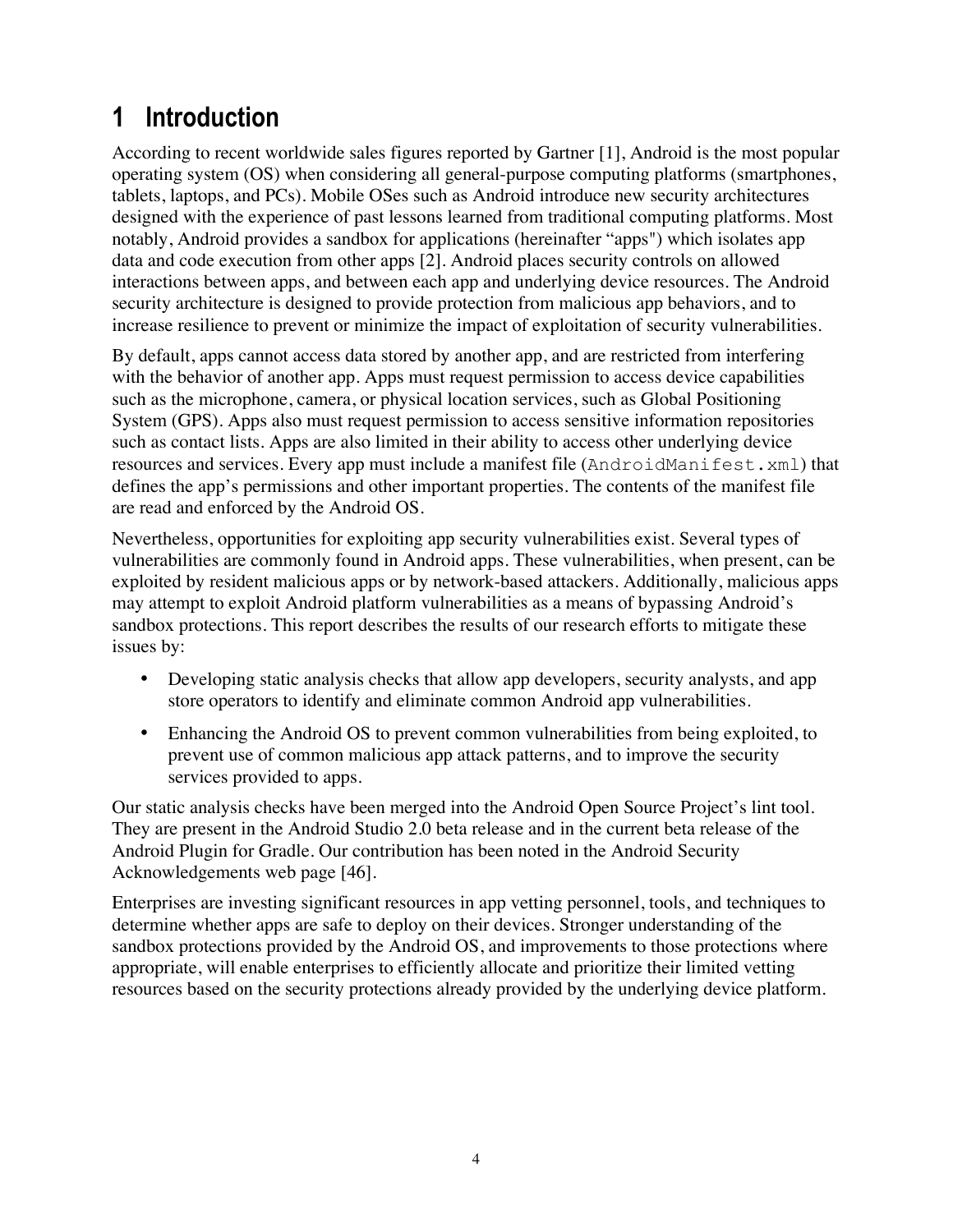### **2 Addressing Android App Vulnerabilities with the Android Lint Checker**

The Android Open Source Project includes a free, open source Software Development Kit (SDK) typically used by software developers to create Android apps. The SDK contains a code scanning tool called lint [3]. Lint scans app code using defined rules and alerts the developer to potential issues (including, but not limited to, security issues). Lint is integrated into Android Studio and Eclipse, the primary graphical environments used by Android app developers. Lint is also integrated into command-line Android app development tools such as gradle and ant. Thus, placing checks for common app security vulnerabilities in lint enables developers to easily identify and correct security mistakes up-front in the app development lifecycle, minimizing security risks and costs. Lint can also be used by security assessors who have access to source code.

We developed several new lint checks, discussed below, for common app security vulnerabilities. Our checks were accepted by the Android Open Source Project and are included in the Android Studio 2.0 beta release and in the current beta release of the Android Plugin for Gradle used by the Android SDK when compiling apps from the command line. Appendix A provides historical information, no longer needed, describing how to compile the checks as custom rules and incorporate them into the lint tool as a plugin. Appendix B provides details of an app with deliberately introduced vulnerabilities that we used to demonstrate the lint checks.

Figure 1 shows an example of output from the lint tool reporting a vulnerable HostnameVerifier implementation (as described below in Section 2.1.1). In this example, the lint tool's HyperText Markup Language (HTML) output is shown. Lint can also output EXtensible Markup Language (XML) or plaintext.



**Figure 1: Example Lint Output Reporting a Vulnerable HostnameVerifier Implementation**

#### **2.1 App Data-in-Transit Vulnerabilities due to Insecure Certificate Validation or Hostname Validation**

Numerous efforts have documented common failures by Android apps to properly check X.509 certificates while establishing Secure Socket Layer (SSL) and Transport Layer Security (TLS) sessions, making the network connections susceptible to man-in-the-middle (MITM) attacks:

Fahl, et al. [4] statically analyzed 13,500 popular free apps from the Google Play Store and found that 1,074 apps contain SSL specific code that either accepts all certificates, or accepts all hostnames for a certificate, and thus are vulnerable to MITM attacks. They performed a manual audit of 100 apps and found that 41 of those 100 were vulnerable to MITM attacks.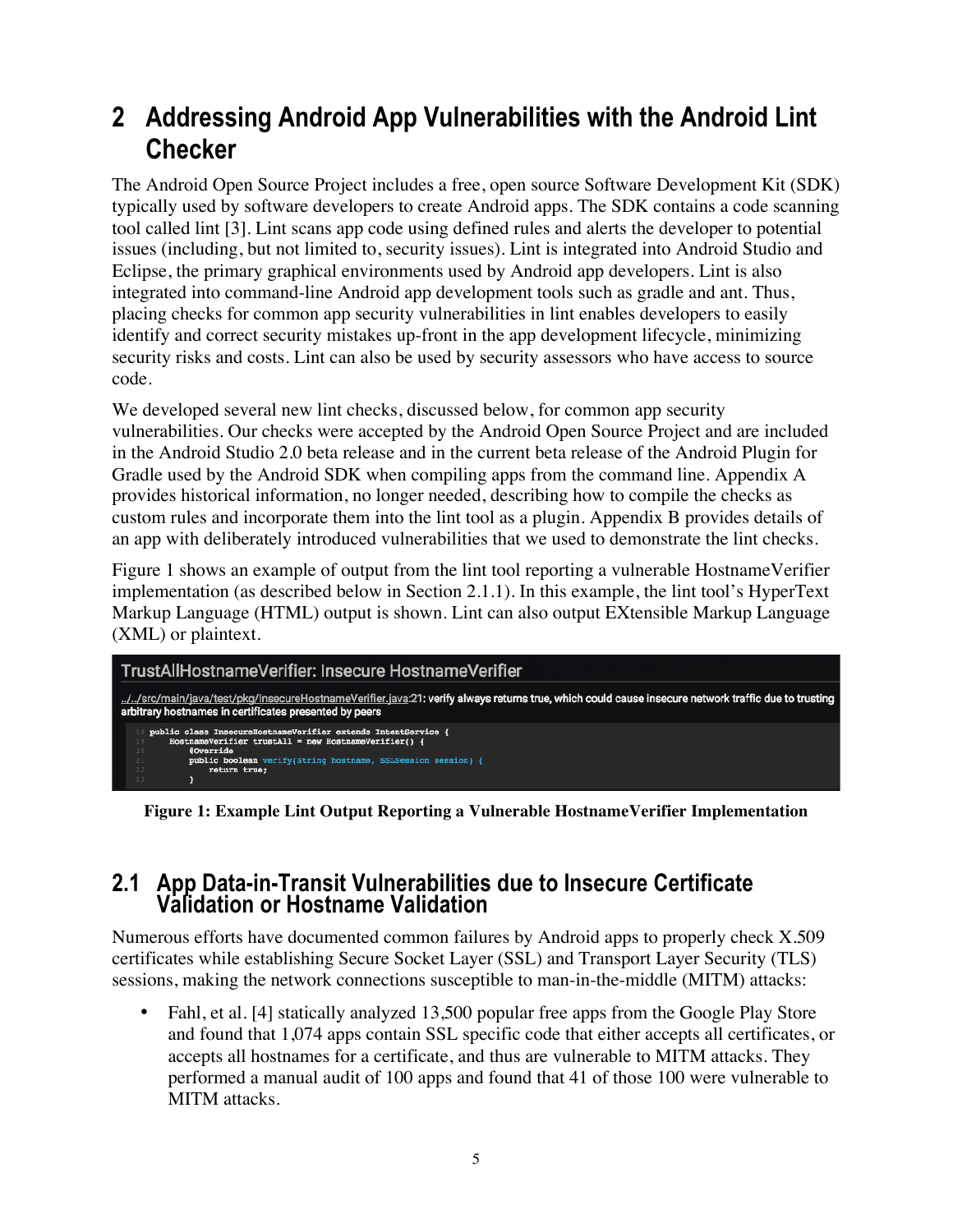- Sounthiraraj, et al. [5] statically analyzed 23,418 apps from the Google Play Store to similarly search for TrustManager and HostnameVerifier issues, finding 1,453 potentially vulnerable apps. They applied dynamic analysis to those apps and confirmed 726 to be vulnerable to MITM attacks.
- FireEye [6] reviewed "the 1,000 most-downloaded free apps in the Google Play Store as of July 17, 2014." They found that of the 614 apps that use SSL/TLS to communicate with a remote server, 448 use TrustManagers that do not properly check certificates, and 50 use HostnameVerifiers that do not properly check hostnames.
- Montelibano and Dormann [7] dynamically analyzed 1,000,500 Android apps using the CERT Tapioca tool, finding TLS-related vulnerabilities in 23,667 of the apps.

Additionally, as described by Grace et al. [8], network communications are in some cases used by apps to dynamically download new code for the app to execute. Grace et al., found this behavior in advertising libraries embedded into mobile apps, meaning that the app developer may not even be aware of the functionality and its potential security impact. Successful MITM attacks could provide remote code execution ability, as demonstrated by Ryan Welton of NowSecure against a keyboard app running with system-level privileges on many Samsung devices [9].

Android's standard TLS library uses implementations of the X509TrustManager Java class to perform certificate validation. By default, an OS-provided X509TrustManager class is used, but apps have the ability to define and use their own X509TrustManager.

For example, app developers commonly, and legitimately, provide their own X509TrustManager to implement certificate pinning. Certificate pinning is the practice of defining a restricted list of trusted certificate authorities (CAs) for the app's network connections rather than trusting all of the CAs in the default Android trust store. While this can prevent MITM attacks due to malicious certificates issued by rogue or compromised CAs, the risk of implementation mistakes increases when developers provide their own X509TrustManager instead of using the platform default implementation.

Similarly, Android's standard TLS library uses implementations of the HostnameVerifier Java class to ensure that the hostname asserted by the other endpoint's X.509 certificate matches the expected value. By default, an OS-provided HostnameVerifier is used, but apps have the ability to define and use their own HostnameVerifier. Just as with X509TrustManager, the risk of implementation mistakes increases when developers provide their own HostnameVerifier implementation rather than use the platform default implementation.

To guard against the use of X509TrustManager and HostnameVerifier implementations that bypass the desired security checks, we wrote 4 lint checks targeting trust management functionality. We wrote a lint check that identifies insecure X509TrustManager implementations whose checkServerTrusted or checkClientTrusted methods do nothing, thus causing any presented certificate chain to be trusted [10]. Acting on the suggestion of a Google engineer who reviewed our lint checks, we additionally also wrote a lint check for use of SSLCertificateSocketFactory.getInsecure(), which returns an SSLSocketFactory with certificate checks disabled [11]. We wrote a lint check that identifies insecure HostnameVerifier implementations whose verify method always returns true, thus trusting any hostname and making the connection susceptible to MITM attacks [12].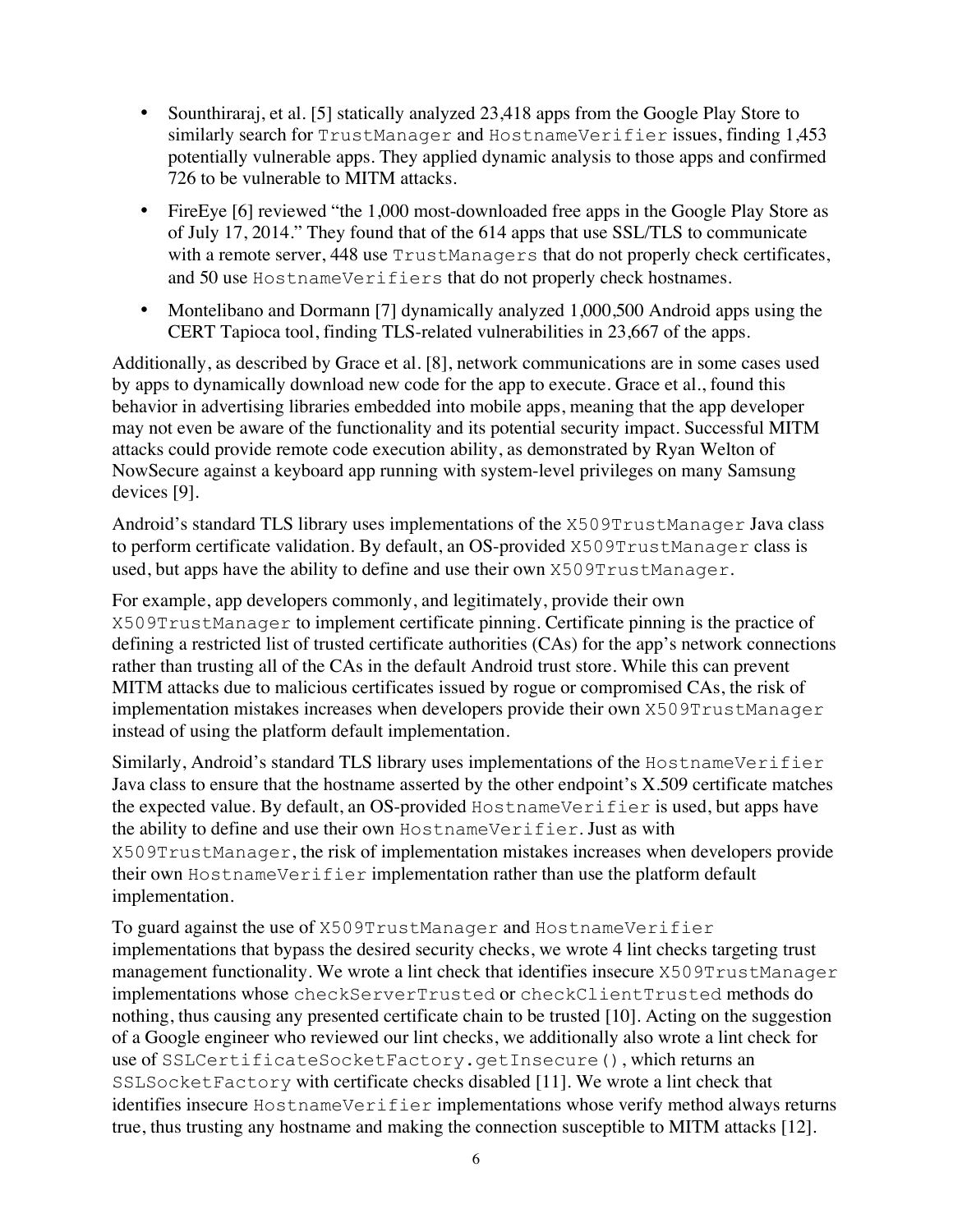We also wrote a lint check for use of

SSLCertificateSocketFactory.createSocket() with an InetAddress (an IP address) as the first parameter rather than a DNS name, disabling hostname verification [11].

### **2.2 App Data-at-Rest Vulnerabilities due to Insecure File Permissions**

Each Android app has its own internal storage directory. Linux file permissions are supposed to prevent apps from reading or writing files in another app's internal storage directory. However, an app may inadvertently set its file permissions to world-readable or world-writable, allowing other apps to read or manipulate the app's private files.

For example, file permission vulnerabilities were identified in the Skype app for Android in 2011 [13]. Skype stored sensitive information including account information and contact list information as both world-readable and world-writable.

More recently, NowSecure identified apps that store their own executable code with worldwritable permissions [14], allowing a malicious app to overwrite the executable code and achieve the ability to execute malicious code with the privileges of the vulnerable app.

The Android SDK deprecated the ability for apps to use the Android

MODE\_WORLD\_READABLE and MODE\_WORLD\_WRITEABLE flags to set insecure file permissions, and strongly discourages this practice in the Android developer documentation. Lint checks already exist to detect use of these flags by app developers, but do not cover all of the applicable methods. We expanded the coverage of the MODE\_WORLD\_READABLE and MODE WORLD WRITEABLE lint checks [15], and additionally introduced checks for use of the java.io.File.setReadable() and java.io.File.setWritable() methods [16], which can also be used in Android to set file permissions.

### **2.3 Broadcast Receiver Vulnerabilities**

Android provides Intents as a means of communication between applications. An Intent can be used to invoke an Android Activity, Service, or BroadcastReceiver. An Intent can be declared as either explicit or implicit. An explicit Intent declares the destination application and component within that application. An implicit Intent does not declare an exact destination, but rather declares an action string and other information. Potential destination applications declare Intent filters in their AndroidManifest.xml file for the types of Intents they would like to receive. The Android OS uses this information to determine which destination components to deliver an implicit Intent to.

Android apps can define BroadcastReceiver components to receive and act upon broadcast intent messages sent from the Android OS or from other installed Android apps. We wrote lint checks to identify two common BroadcastReceiver vulnerabilities [17].

The first check identifies broadcast receivers that declare an Intent filter for a protectedbroadcast action string but fail to actually check the action string in received broadcast Intents. Intents containing protected-broadcast action strings can only be sent by Android OS components, not by third-party apps. However, if the receiver simply assumes that the received broadcast intent contains the protected-broadcast action string without actually checking, then as described by Chin et al. [18], a malicious third-party app can inject its own broadcast intent into the broadcast receiver. This issue likely originates due to app developers mistakenly believing that intent-filters declared in their app manifests act as a security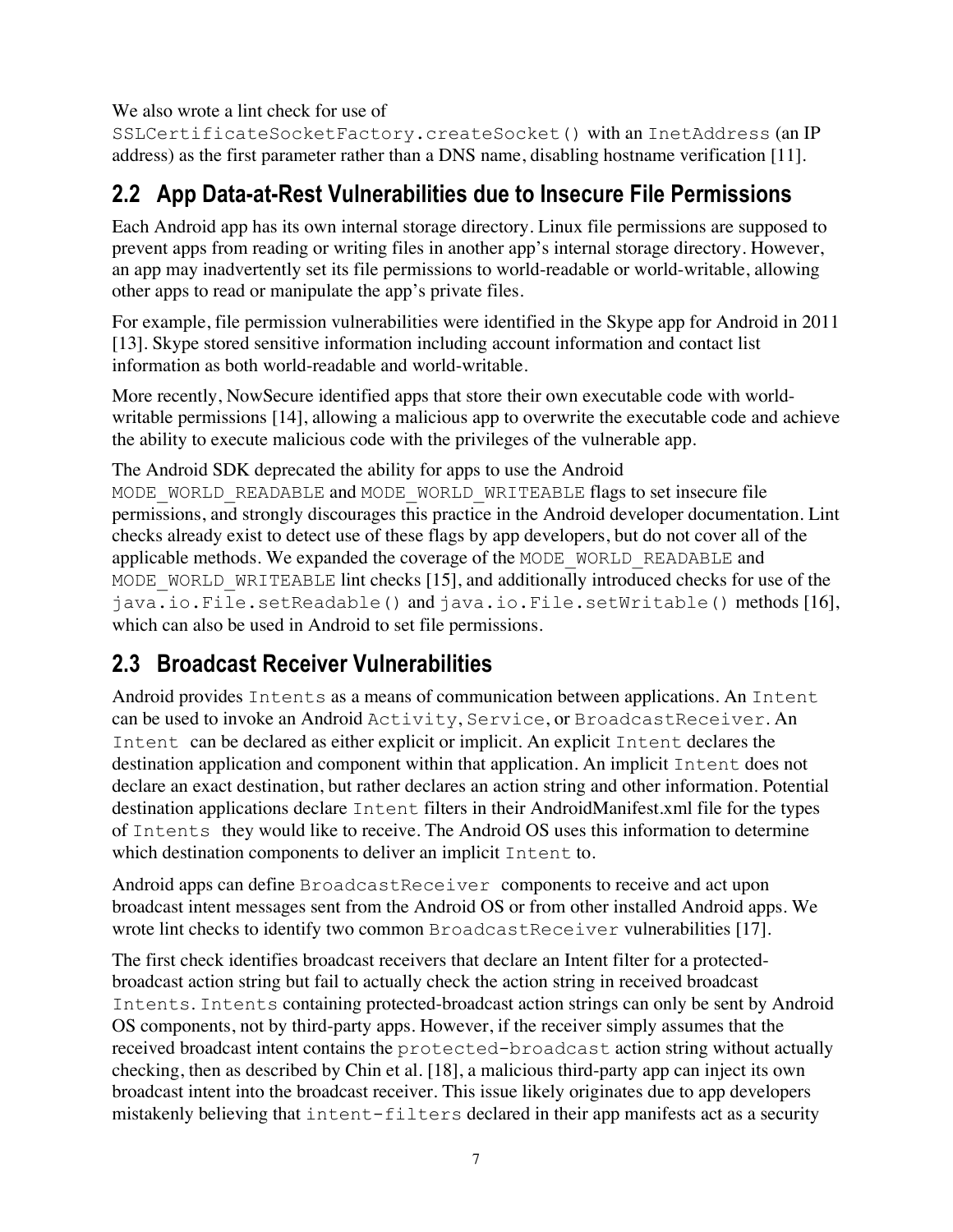mechanism, when in reality intent-filters are only used by Android to resolve the destination of implicit Intents. Intent senders can use explicit Intents to attempt to deliver Intents to any destination regardless of intent-filter.

The second check identifies broadcast receivers that declare an intent-filter for the SMS DELIVER or SMS RECEIVED action string but fail to ensure that the sender holds the BROADCAST SMS permission. In these cases, a malicious third-party app can potentially inject broadcasts into the vulnerable app that would then be treated as if they were Short Message Service (SMS) messages received by the device [19]. This issue was mitigated beginning in Android 6.0 by adding the action strings to the protected-broadcast action string list [20] (however, if the receiver does not check the sender's permission, then it must be sure to check the received intent's action string).

### **2.4 Best Practices for Native Code**

As a best practice, apps should place their native shared libraries in the "lib" directory within the app package. The Android package manager extracts these files into an app library directory in /data/app-lib that apps themselves cannot write to, forcing code updates to be distributed as updated app packages rather than permitting apps to directly modify their own code. The ability for apps to update their own code is an attack vector that has been observed in malicious apps and also a source of app security vulnerabilities, for example as described by [14].

Apps can use either the load method or loadLibrary method (in either the java.lang.Runtime class or the java.lang.System class) to load native code. The load method takes in an absolute path, allowing apps to load native code from any location. The loadLibrary path simply takes the library name itself and will only load libraries from authorized locations (the platform library locations /system/lib and /vendor/lib and the app's library directory in /data/app-lib).

We proposed a lint check to identify calls to  $\exists$  ava.lang. Runtime.load() and java.lang.System.load() and recommend the use instead of java.lang.Runtime.loadLibrary() and java.lang.System.loadLibrary() [50].

We additionally proposed a lint check to identify the presence of native code in the assets and res app build directories and recommend that the native code instead be placed so that it gets bundled into the compiled app package's lib directory.

These best practices, if followed by app developers, could improve the feasibility of removing the ability for apps to execute code in their internal storage directories in a future Android release. Our recommendations for this are described in more detail in Section 3.3.1.

### **2.5 Demonstrating Effectiveness of Lint Checks**

The following sections discuss the effectiveness of the Android lint checks that we created for this effort.

#### **2.5.1 MITRE Secure Code Review Practice**

MITRE's Secure Code Review Practice analyzes software code for security flaws at the request of MITRE project leaders. We applied the Android lint tool, including our new checks, to three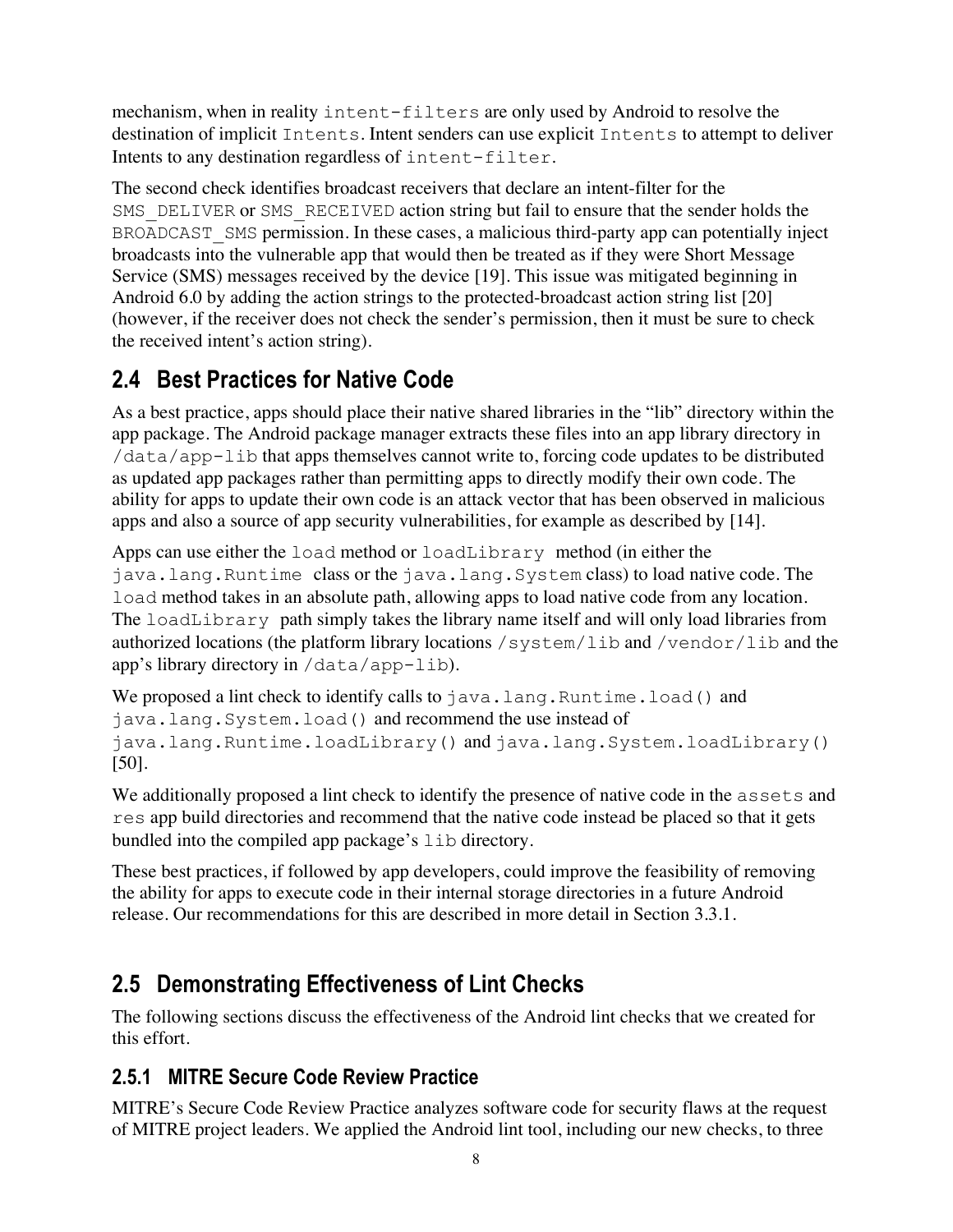Android apps submitted for code review in 2015 and 2016. Lint enabled us to identify a number of security issues that we subsequently reported to the developers.

#### **2.5.2 F-Droid**

F-Droid [21] is a repository of open source Android apps. In April 2015, we ran the Android lint tool against 981 apps obtained from the repository<sup>1</sup>. Our new lint checks at the time (we developed additional checks since) identified potential security issues in 127 of the 981 apps. The combination of our lint checks and the security checks already included in the Android lint tool identified potential security issues in 568 of the 981 apps.

As an example, we identified a BroadcastReceiver vulnerability in an app that displays received SMS messages. The app does not verify that the sender holds the BROADCAST\_SMS permission. The app also does not check that the received broadcast intent actually contains the android.provider.Telephony.SMS RECEIVED action string. As shown in Figure 2, we were able to demonstrate using a malicious app to inject a spoofed SMS into the vulnerable app, which caused the SMS to be displayed to the user.



**Figure 2: Spoofed SMS Intent Example**

### **2.6 Applying Lint Checks without Source Code Access**

We demonstrated a limited ability to apply the Android lint tool to compiled Android app packages (.apk files), rather than just on apps for which source code is available.

Android lint checks primarily analyze either Java source code files (.java files), compiled Java bytecode (.class files), app manifest files (AndroidManifest.xml) or a combination of the three<sup>2</sup>. Without source code access, we could run the lint checks that operate on compiled Java bytecode or app manifest files and obtain output, but the checks that operate on Java source code files obviously do not produce any results since no Java source code files are available in this case.

In July 2015, we ran the Android lint tool (using the pre-existing security checks in the lint tool as well as the subset of our checks that were ready for use at the time) on 1726 Android app packages obtained from the Google Play Store. These were gathered from the top free 100 apps in each of the Play Store's 20 categories; some apps were in multiple categories or failed to download. We identified potential vulnerabilities in a large number of apps, including:

• Potential Transport Layer Security vulnerabilities (842 apps)

 $1$  F-Droid contained 1671 applications at the time of our analysis. We were only able to get 981 applications to successfully compile and provide lint output, so only those 981 applications were included in our analysis.

 $2$  Lint checks can also analyze application resource files as well as any arbitrary file within the application build directory.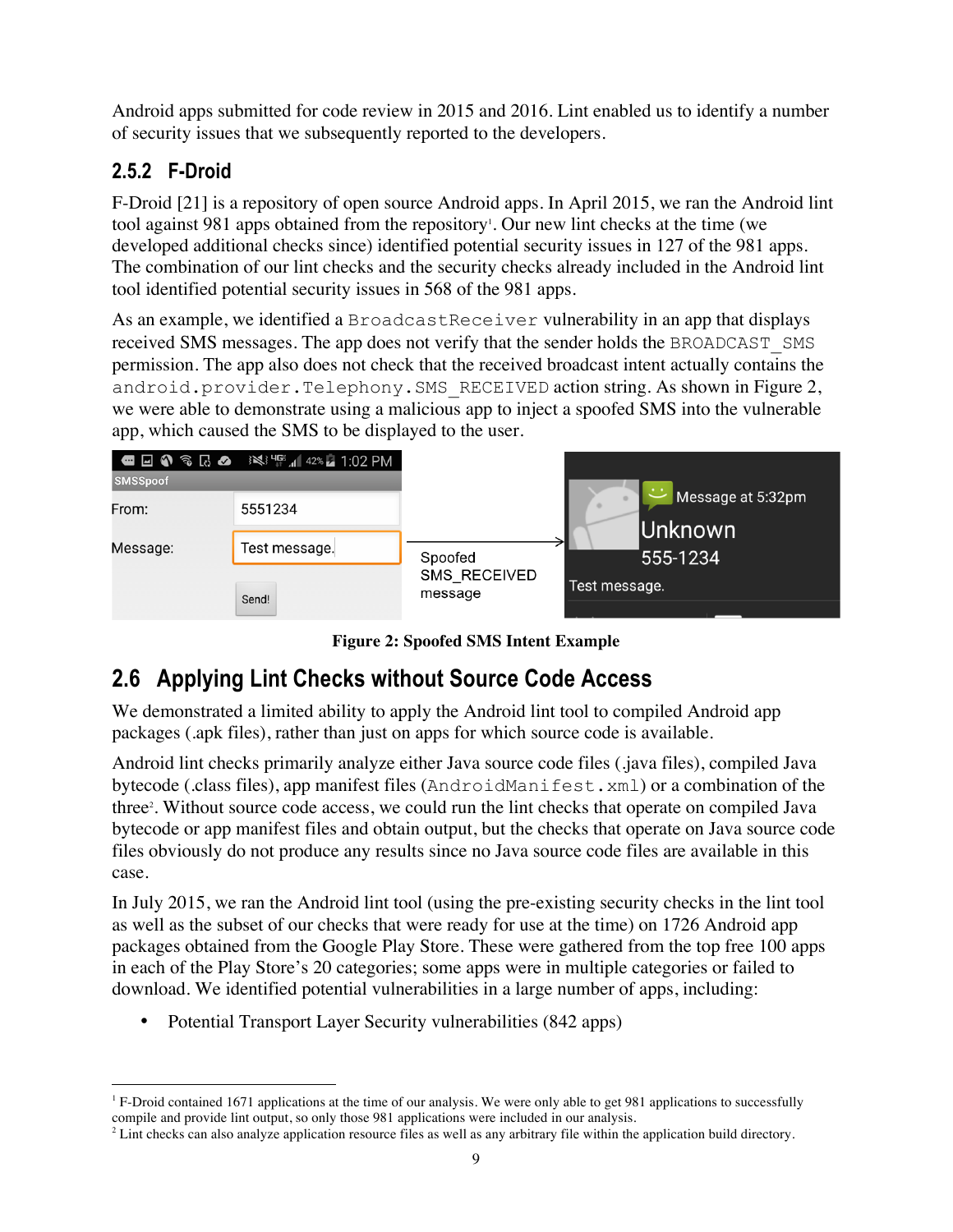- Does not declare allowBackup in the manifest. Defaults to true, perhaps unintentionally allowing the app's internal data to be backed up over USB using 'adb backup' (664 apps)
- Broadcast Receiver can potentially receive spoofed system broadcasts (417 apps)
- App was published with debug capabilities enabled (156 apps)
- Broadcast Receiver can potentially receive spoofed SMS broadcasts (36 apps)

Further detailed examination would be needed to determine if any of the potential vulnerabilities are actually exploitable.

Unfortunately, Android Studio's lint integration does not support the use of Java bytecode-based lint checks, which has led Google to move towards the use of Java source code-based lint checks and away from the use of Java bytecode-based lint checks. This practice will limit the effectiveness of applying the lint tool to compiled Android app packages.

Google takes steps of its own to assess the security of apps in the Google Play Store, likely by applying its own internal static analysis checks to compiled Android app packages. If issues are found, Google provides notifications to developers of the affected apps [59] [42] [43] [44].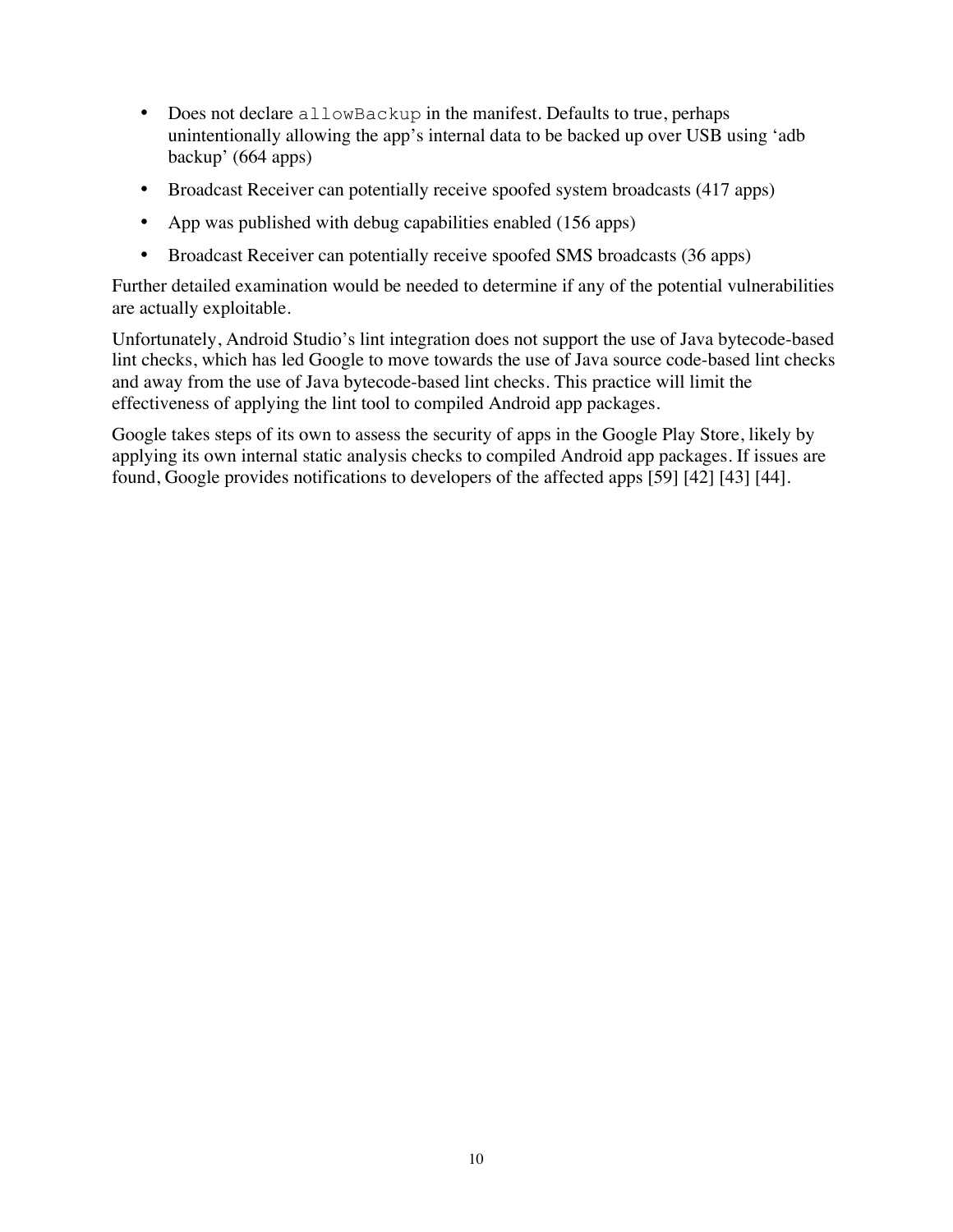# **3 Enhancing Android OS Platform Security**

In the following section, we discuss changes that we proposed to the Android OS to make the platform more secure.

### **3.1 Data-in-Transit Vulnerabilities**

A common security issue found in network communication of Android apps is communicating in cleartext rather than cryptographically protecting network communication using TLS or a similar protocol.

Android 6.0 introduced the usesCleartextTraffic manifest attribute<sup>3</sup> [22] [23]. The attribute currently defaults to true, but when set to false declares the app developer's intention that the app should not perform any cleartext network communication. The Android OS will then make a best-effort attempt to prevent the app from using cleartext protocols such as HyperText Transfer Protocol (HTTP) rather than a cryptographically protected protocol such as HTTP Secure (HTTPS). The manifest attribute is enforced by Android's built-in network communication libraries. If apps themselves were to bundle in their own network communication implementations, the attribute would not necessarily be enforced.

Motivated by usesCleartextTraffic, we proposed several additional manifest attributes, detailed below. Google and the Android Open Source Project did not accept our proposals, responding that they already had an effort underway to provide similar capabilities. Their initial proposal was posted to their public code review system in early November 2015 [24] well after we had initiated our own investigations and has since been included in the Android N Developer Preview as the Network Security Configuration feature [57] [58].

#### **3.1.1 Certificate Pinning Manifest Attribute**

Inspired by previous work done by Tendulkar and Enck [25], we proposed [26] a cert-pin manifest attribute to enable app developers to declare certificate pins that should be used for TLS-protected network connections made by the app. As described above, app developers currently must write a custom X509TrustManager to implement certificate pinning. By allowing developers to specify certificate pins in the manifest and having those be automatically used by Android's built-in TLS implementation, developers would no longer need to write a custom X509TrustManager, eliminating a potential source of security bugs. Additionally, it is much simpler for security assessors to audit the manifest attribute contents than to audit the application source code or compiled bytecode.

Android currently includes certificate pinning support, but it (until the Android N Developer Preview) only supports a system-wide certificate pin list, can only be updated by an authorized entity such as Google, and does not allow per-app modifications to the list<sup>4</sup>. Our implementation built upon this already existing certificate pinning support but extended it to be customizable on a per-app basis.

<sup>&</sup>lt;sup>3</sup> Apple iOS 9, released around the same time as Android 6.0, added a similar new feature called App Transport Security that defaults to requiring all application network communication use HTTPS with TLS 1.2 and specific cipher suites (cryptographic algorithms). Unlike Android 6.0, Apple iOS 9's default behavior is to enable the feature.

<sup>4</sup> Nikolay Elenkov provides a detailed description of Android's built-in certificate pinning functionality here: http://nelenkov.blogspot.com/2012/12/certificate-pinning-in-android-42.html (accessed 30 July 2015), with the caveat that his statement that "the standard checkServerTrusted() method doesn't consult the pin list" is no longer accurate. The checkServerTrusted() method in the default X509TrustManager does now use the pin list.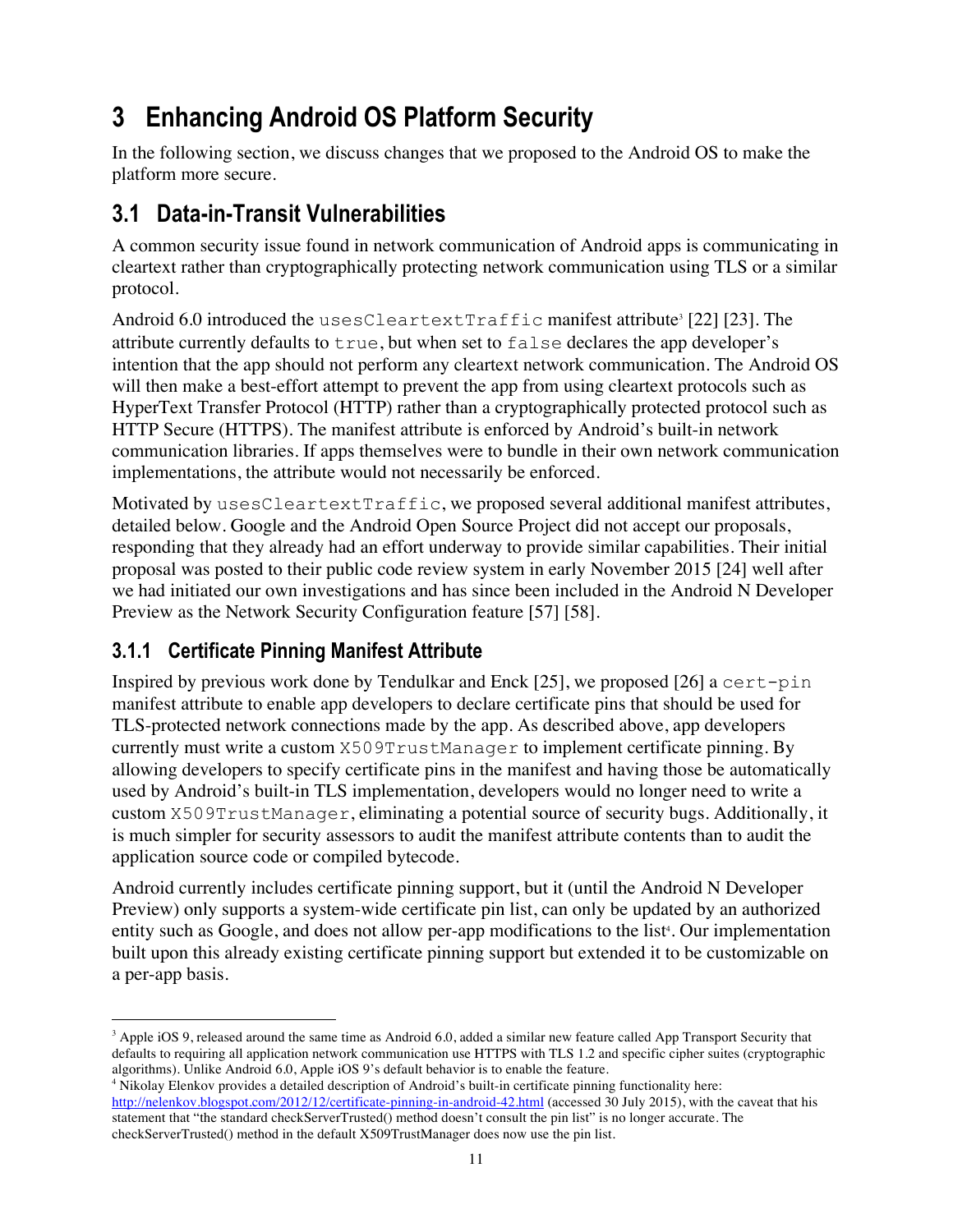# **3.1.2 Manifest Attributes to Prevent Overriding X509TrustManager and HostnameVerifier**

As previously described, custom X509TrustManager implementations are a common source of security vulnerabilities. We proposed an allowTLSTrustManagerOverride manifest attribute with an initial default value of true. When the variable is set to false, the app is declaring that it does not intend to override the Android platform's default TLS TrustManager implementation used to verify server certificates. The Android platform's TLS library will then ignore attempts by the app to override the TrustManager. This is a besteffort mechanism that would only be effective for apps that use Android's built-in TLS implementation, although third-party implementations could also choose to honor the flag. We implemented this attribute, modified Android's conscrypt library to make use of it, and demonstrated its effectiveness with a proof-of-concept app.

We additionally proposed a similar manifest attribute

allowTLSHostnameVerifierOverride with an initial default value of true [28]. When false, the app is declaring that it does not intend to override the Android platform's default TLS HostnameVerifier implementation used to verify server hostnames. The Android platform's built-in library will then ignore attempts by the app to override the HostnameVerifier.

### **3.2 Data-at-Rest Vulnerabilities due to Insecure File Permissions**

As previously described, Android apps may inadvertently set file permissions to world-readable or world-writable, potentially placing sensitive data at risk of being read or manipulated by other apps.

Security-Enhanced Linux (SELinux) mandatory access control policies can be used to prevent apps from reading/writing to the internal storage directory of other apps, regardless of file permissions, while still allowing Android's preferred methods of sharing data between apps such as ContentProvider to be used. However, adding SELinux policies introduces compatibility concerns for any apps that depend on the ability to set file permissions.

In an effort to improve app security while addressing the compatibility concerns, we proposed a new isolatedAppData app manifest attribute [29] to provide app developers with the ability to opt-in to have these stricter policies applied upon their apps. The attribute declares whether the platform should prevent read and write access to the app's internal data storage directory by other apps and also prevent the app from reading or writing to other apps' internal data storage directories regardless of assigned file permissions. The attribute's default value is false, but the default could be changed to true (or better yet, forced to true) in a future Android API level after providing app developers adequate warning and time to adjust their apps. We implemented this SELinux opt-in approach by appending a " $:$  isolated" suffix to the app's seinfo string within the Android OS. The seinfo string is used by Android to determine what SELinux domain the app will be executed in and what domain will be used for the app's internal storage directory and files.

Unfortunately, our isolatedAppData app manifest attribute was not accepted. In January 2016, we proposed an alternate approach that, without introducing a new manifest attribute, could be used to automatically apply the policy based on the app manifest's targetSdkVersion field. We proposed a minTargetSdkVersion input selector be added for use in the seapp\_contexts file [62]. The seapp\_contexts file, part of the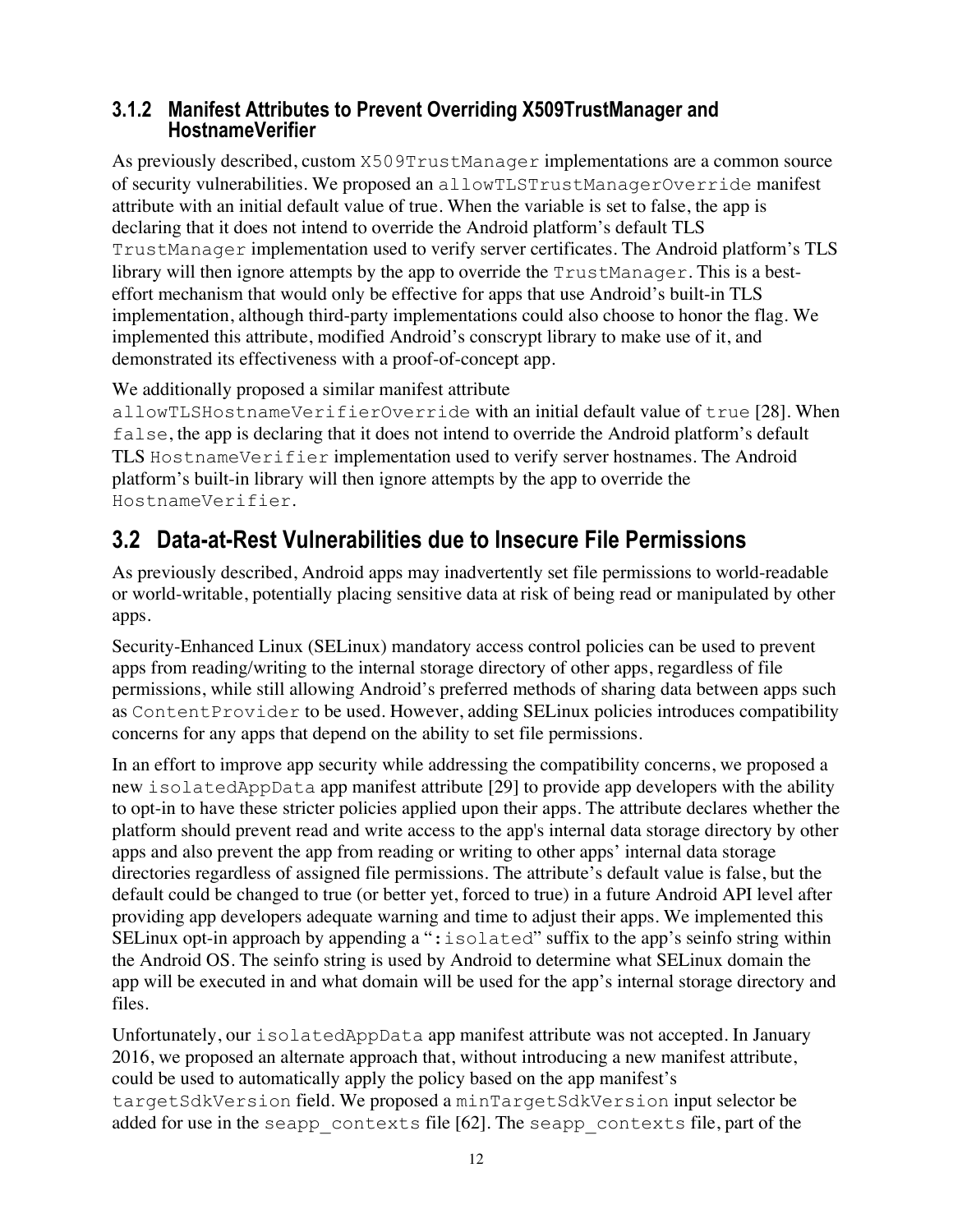device SELinux policy configuration, determines the SELinux domain and related policy configuration to be applied to each Android app based on the app's properties. The minTargetSdkVersion input selector could be used to phase in new SELinux policies for apps by giving app developers an opportunity to make any needed compatibility changes to their apps before updating each app's targetSdkVersion field in the app's AndroidManifest.xml. The targetSdkVersion field is used by the app developer to specify, for compatibility purposes, the highest version of Android (by API level) that the developer has tested the app with [60]. This general pattern has been used in the past for Android security improvements that could affect app compatibility. For example, Android Content Providers used to be exported (made available for use by other apps) by default, but this behavior was changed for apps with a targetSdkVersion of 17 or higher [61].

### **3.3 Mitigations for Platform Exploitation Techniques**

In this section, we discuss techniques that a malicious user can employ to exploit the Android platform, and our recommended mitigations.

#### **3.3.1 Preventing Dynamic Code Execution**

A number of app vetting services exist that attempt to analyze Android app behavior for malicious activities, the most well-known being the Google Bouncer service used to assess apps that are submitted to the Google Play Store.

Malicious apps can evade app vetting by dynamically downloading and executing malicious code at execution time, for example as illustrated in Figure 3 below. Since the malicious code is not included in the app package that went through the vetting process, it likely will escape detection. This approach was suggested and demonstrated by Jon Oberheide [30], and described by Poeplau et al. [31]. A real-world example of this technique was found in materials allegedly leaked in July 2015 from Hacking Team, an Italian company that provides "easy-to-use offensive technology to the worldwide law enforcement and intelligence communities". These leaked materials contained source code for an Android app that Hacking Team apparently placed in the Google Play Store, which downloads and executes platform exploit code after installation [32]. Maier et al. also describe their success using these techniques [33].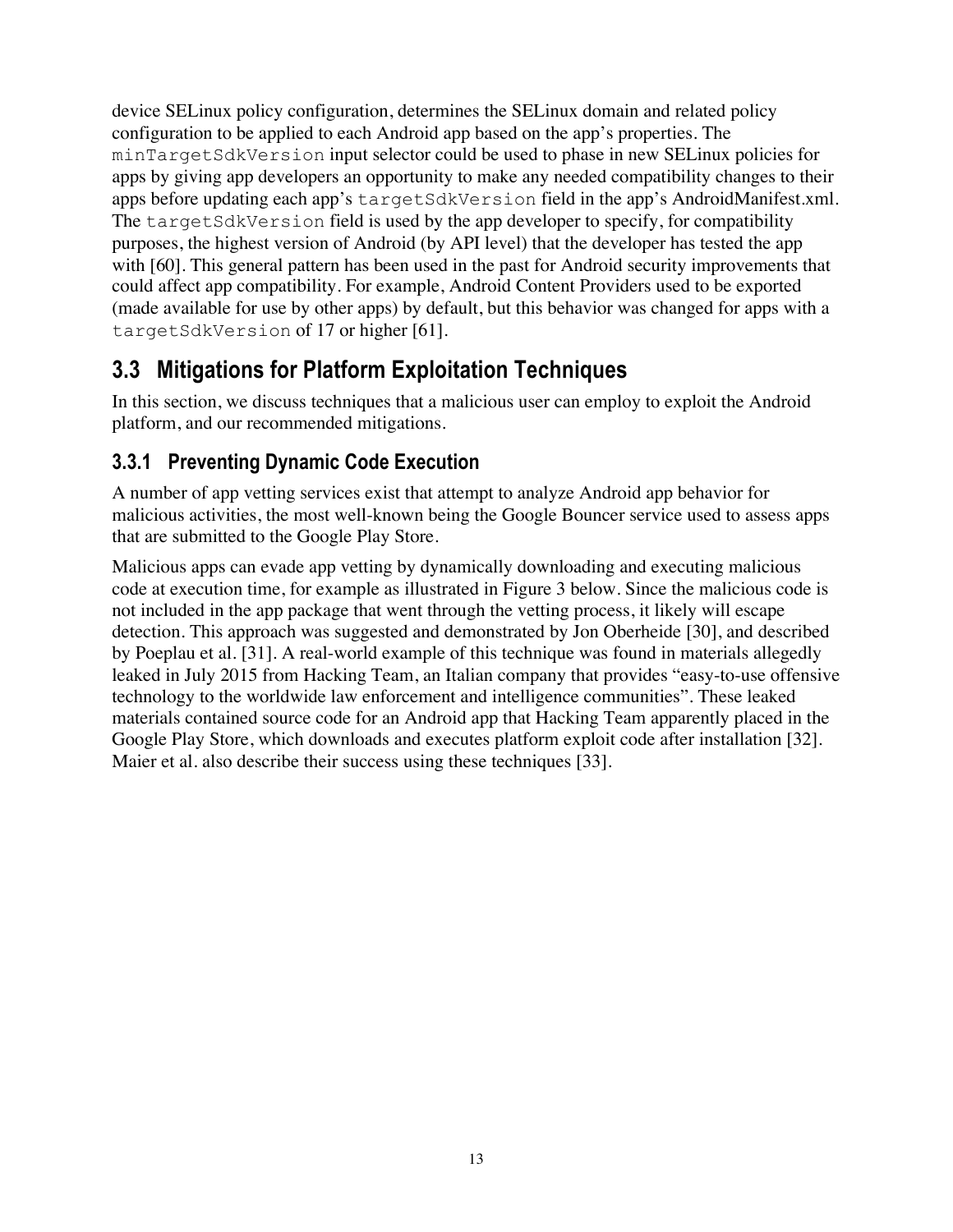

**Figure 3: Example of a Malicious App Downloading and Executing Exploit Code after Installation**

As a best practice, Android apps should place native shared libraries in the lib directory within the app package. At installation time, the Android package manager extracts these shared libraries into an app library directory in /data/app-lib that apps themselves cannot write to. This approach forces code updates to be distributed as app package updates, preventing apps from directly modifying their own code and enabling code review by app stores. However, nothing currently prevents Android apps at execution time from downloading native code, writing the code to a storage directory that the app has write permission to (such as the app's internal data storage directory), and then executing the code<sup>5</sup>.

SELinux mandatory access control policies can be added that block apps from having execute permission over any location that they can write to, forcing the developer to bundle executable code with the distributed app package where it is more feasible to inspect. In the master development branch of the Android Open Source Project, this policy was recently put in place for platform apps (apps signed by the vendor), but not yet for third-party apps, likely due to compatibility concerns.We believe the compatibility concerns are well-founded. In March 2014, we downloaded 2420 of the most popular free Android apps from the Google Play Store, chosen by selecting the top 100 free apps in each of the Play Store's 27 categories (some apps were listed in multiple categories and some apps failed to download). We found that 71 of the apps contained at least one native executable or shared library bundled in the app package in a directory other than lib, meaning they would likely be incompatible with this proposed policy. Other apps would be incompatible as well (but harder to detect with solely static checks) if they download or extract and then run executable code at run-time.

We proposed introducing an opt-in Android app manifest attribute preventDownloadExecution with a default value of false [34]. When set to true, the Android app is declaring to the platform that it does not intend to execute app-writable files, and

<sup>&</sup>lt;sup>5</sup> Similarly, applications could also place native code in other locations within their application package, such as the resource or assets directory, in an obfuscated or encrypted form, and then extract and execute the code at run time.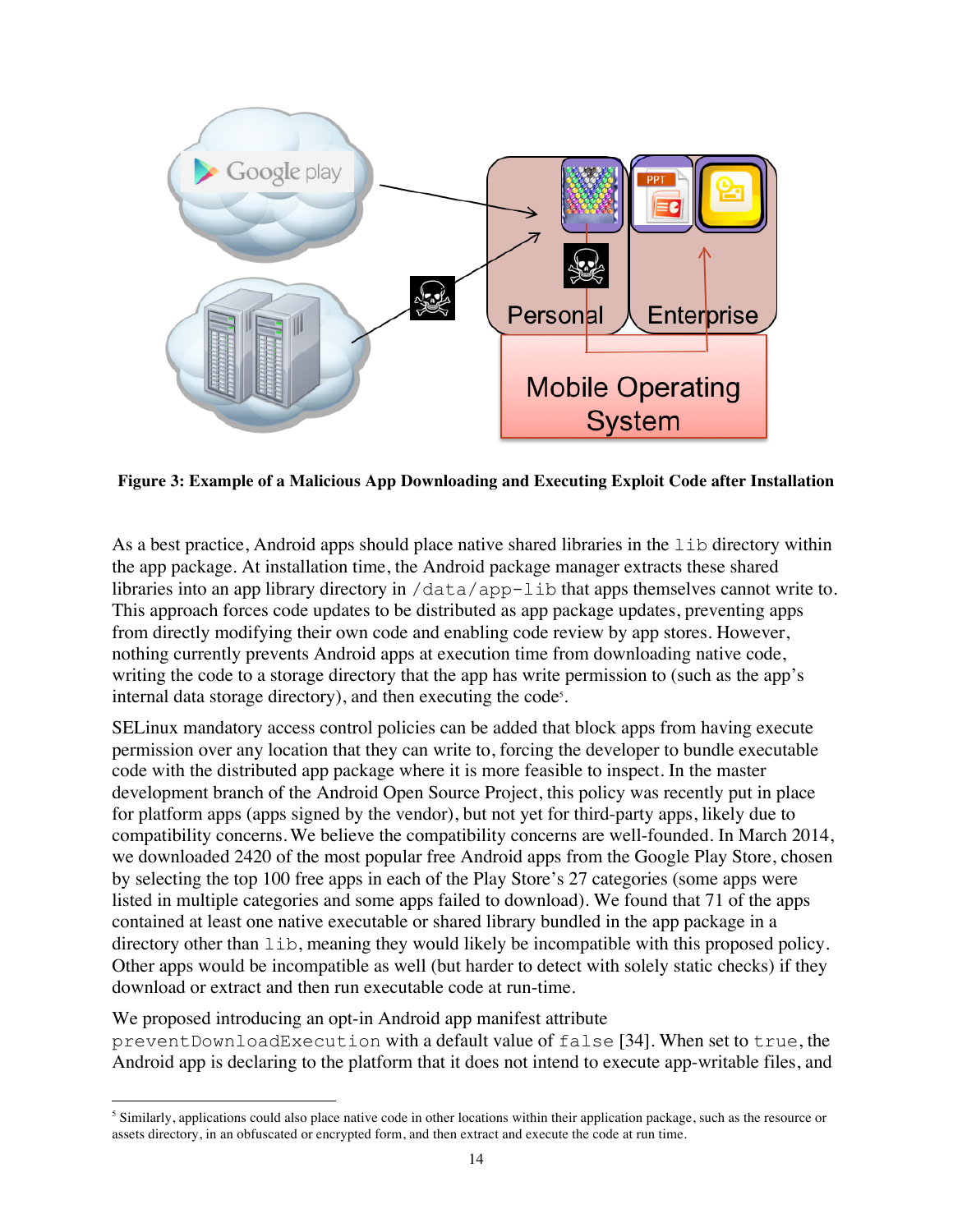the platform would execute the app in a SELinux context that prohibits execution of app-writable files. The manifest attribute could be used as part of app inspection (for instance, by Google Bouncer or by an enterprise vetting system) to determine the potential risk level of the app and the rigor of evaluation that should be applied. The manifest attribute could also be phased in to potentially be true by default (or better yet, forced to always true) in a future Android release after giving app developers time to adjust their practices. Unfortunately, just as with our proposed isolatedAppData app manifest attribute discussed previously in section 3.2, our proposal was not accepted. We submitted a new proposal in January 2016 to make use of our minTargetSdkVersion proposal described in section 3.2 to phase in the stricter SELinux policy based on the targetSdkVersion declared in each app's AndroidManifest.xml [63] instead of defining a new manifest attribute.

Copperhead Security, a company developing an open source hardened Android distribution, has noted that this proposal, along with our proposal described in Section 3.2, "would be major game changers for the app security model" [51].

Even if apps are prevented from having execute privilege over app-writable files, apps still have the ability to map memory as both writable and executable, another vector allowing them to execute dynamic code. Copperhead Security proposes addressing this gap by adding W^X memory protections (requirements that the same memory regions cannot be both writable and executable) to Android using the PaX MPROTECT feature, roughly equivalent to removing SELinux execmem permission.

Unfortunately, enforcing W^X memory protections upon apps (whether using PaX MPROTECT, removing SELinux execmem permission, or another approach) introduces compatibility issues due to the use of just-in-time (JIT) compilation in the Android OS and potentially by apps themselves.

Android's Dalvik runtime, used until Android 4.4, regularly performs JIT compilation during app execution of each app's architecture-independent Dalvik code into optimized native code. Starting with Android 4.4, Android switched from Dalvik to the Android Runtime (ART). ART implements ahead-of-time (AOT) compilation, compiling portions of the app bytecode into optimized native code at app install time instead of at app run time, partly alleviating the need to allow apps to map memory regions as both writable and executable. Unfortunately, two main challenges continue to exist that prevent broad removal of execmem privilege from apps:

- Android's WebView capability, commonly used by apps, includes its own JIT compiler for optimizing web page JavaScript execution.
- ART still includes a JIT compiler that could potentially be invoked under some conditions.

Additionally, apps may include their own JIT compilation implementations.

#### **3.3.1.1 Android WebView**

Android WebView provides the capability to embed basic web browsing capabilities into Android apps. Android WebView is built from Chromium, Google's open source web browser, and includes a JIT compiler to optimize web page JavaScript execution. As shown in Appendix D.2, any app that uses WebView with JavaScript support enabled needs to have the ability to map memory as both writable and executable, making such an app incompatible with stronger executable memory protections.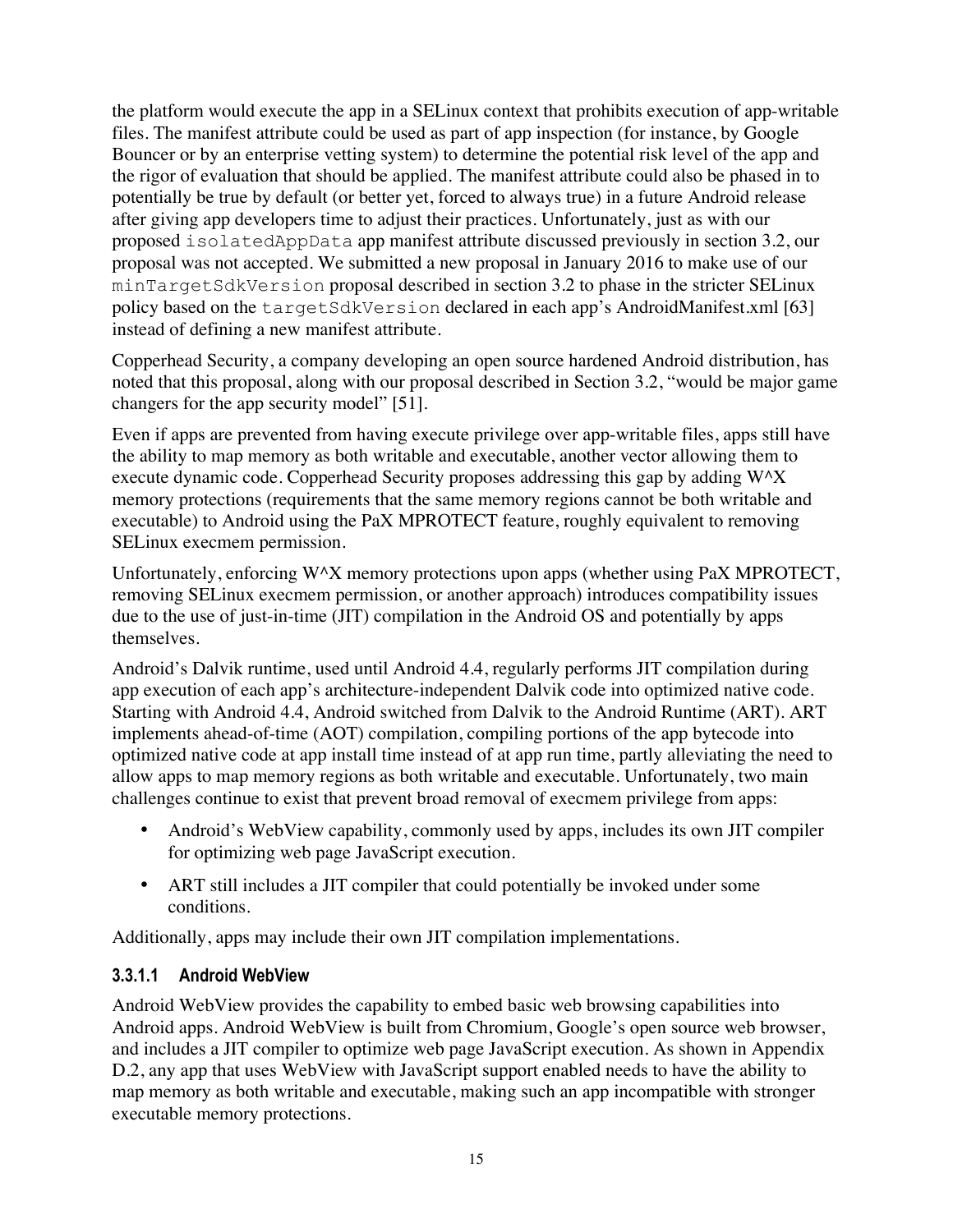Copperhead Security addressed this compatibility issue in its open source hardened Android distribution by automatically scanning apps for calls to setJavaScriptEnabled() and, if found, exempting the app from PaX MPROTECT [35]. However, we do not think this approach is practical for mainstream apps. We surveyed 1726 of the top free Google Play Store apps (the top 100 apps in each of the Play Store's 20 categories, only counting apps once that are in more than one category, and minus apps that failed to download). We observed references to android.webkit.WebView in 1572 out of the 1726 apps. JavaScript is not enabled in WebView by default, but 1518 of the apps call

android.webkit.WebSettings.setJavaScriptEnabled(). Many of these calls were found in app development frameworks such as Adobe AIR that are bundled into the app, making it unclear whether each app's running functionality actually uses WebView (or JavaScript within the WebView). Regardless, Copperhead Security's current approach would exempt almost all popular apps from its executable memory protections, severely decreasing the value of those protections.

WebView (and its JIT compiler) run with the privileges of the calling app. WebView uses a single process model to perform all actions including web page rendering and JavaScript interpretation [36]. The Chrome app for Android, which shares the same underlying Chromium code since Android 4.4, takes a different approach. The Chrome app uses Android's isolatedProcess feature to run its JIT compiler (and other web page rendering processing) in a separate process with its own SELinux security context (isolated\_app). In the case of the Chrome app, it appears to be feasible to impose executable memory protections upon the main app, allowing an exception only for the isolated rendering process. As shown in Appendix D.1, only the Chrome processes running in the isolated app security context appear to map memory pages as both writable and executable. Since the isolated rendering process runs with very limited privileges, the potential harmful impact of an attacker taking advantage of its lack of executable memory protections would be limited.

We recommend exploring the feasibility of adopting Chrome's isolated process model for Android WebView, so that JIT compilation is isolated into its own process running with a very limited security context. This approach would require adopting the multi-process model used by the Chrome Android app into WebView.

Alternatively, the performance impact of removing JIT compilation from WebView could also be explored. If WebView's JavaScript performance is not severely impacted by removal of JIT compilation capabilities, then we would recommend removing it in order to improve the feasibility of enforcing stricter executable memory protections.

Until the current implementation of JIT within WebView is addressed, we do not believe it is practical to impose executable memory protections onto arbitrary Android apps.

#### **3.3.1.2 ART**

As described above, ART primarily performs ahead-of-time compilation of app bytecode into native code at app installation time and OS upgrade time, partly alleviating the need for apps to map memory regions as both writable and executable. However, for performance reasons, ART does not always actually compile all code ahead-of-time. Optimization options passed into the dex2oat command allow tradeoffs between compiling all, some, or none of the code ahead-oftime. By default, ART uses an interpreter to execute bytecode that has not been compiled aheadof-time. Interpreters do not present a conflict with executable memory protections. However, ART still includes an optional JIT compilation capability, which does conflict with executable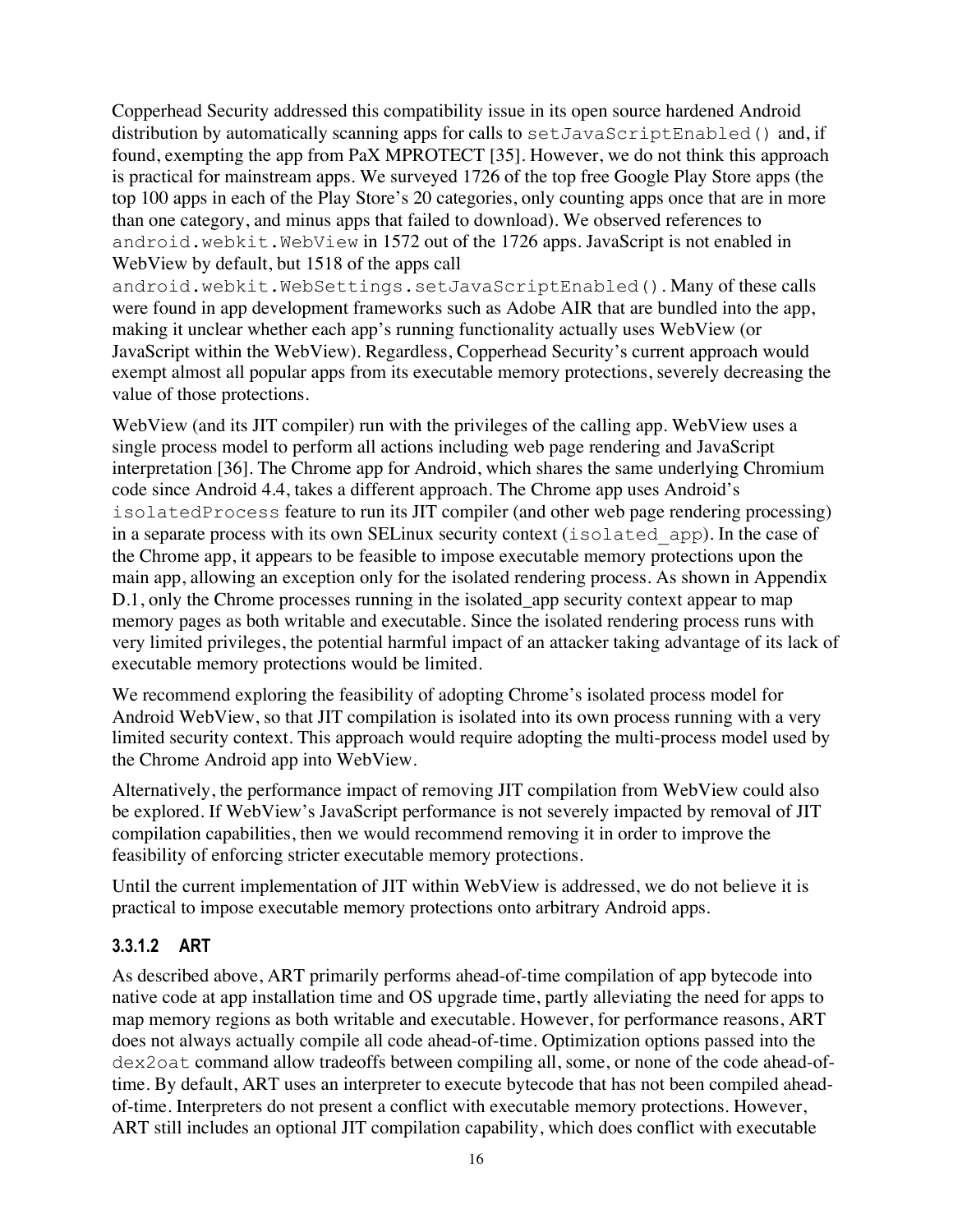memory protections. It appears that JIT compilation in ART is currently only enabled by default in Android engineering builds (special debug builds of the OS), so does not present a current concern, but would present a concern if ART's default behavior is changed in the future. Additional details are provided in Appendix C.

The Android N Developer Preview documentation describes changes in this area [64]. We have not examined the changes in detail or analyzed the impact.

#### **3.3.1.3 Dynamic Bytecode Execution**

Even if dynamic execution of native code from outside the system or app's library directories were to be blocked using SELinux policies, apps could still dynamically download and execute Dalvik bytecode through DexClassLoader. Apps could also embed their own interpreters directly into the app. The potential impact is unclear. Privilege escalation exploits appear to generally require native code execution capability. Further work is needed to assess the potential threats posed by bytecode.

#### **3.3.2 Limiting Privileges of the System Userid**

Many access control checks throughout the Android OS solely check that the caller holds the system (1000) Linux userid (uid). The system uid is used by numerous Android services and privileged platform apps. Currently, gaining malicious code execution as the system uid is disastrous to the overall security of the device, despite the movement of many of these system components into their own SELinux domains.

Changing these access control checks to instead use SELinux provides the ability to institute finer-grained checks. It also provides improved visibility into and the ability to centrally audit security policies.

As an example, the Android KeyChain service checks that the caller holds the system uid before allowing it to perform certain privileged operations. In reality, most of these privileged operations only need to be callable by the DevicePolicyManagerService (runs within the system\_server domain), with a few operations that additionally may be called by the com.android.settings and com.android.certinstaller apps. We submitted a proposal to the Android Open Source Project to perform SELinux access control checks for these operations, along with SELinux policies granting the appropriate accesses to system\_server, com.android.settings, and com.android.certinstaller [45]. Our proposal is still under consideration. This model could be applied to strengthen access control checks across the Android OS.

### **3.4 KeyChain Improvements**

The Android OS provides a KeyChain service [37] [38] used to securely store private keys and make them available for use by installed apps. When available, devices can use hardware-backed security capabilities such as Trusted Execution Environments (TEEs) or Trusted Platform Modules (TPMs) to protect the private keys from disclosure, even if the Android OS is compromised. Figure 4 provides an example screenshot of the strongSwan IPsec Virtual Private Network (VPN) Client app requesting access to use a key stored in the KeyChain.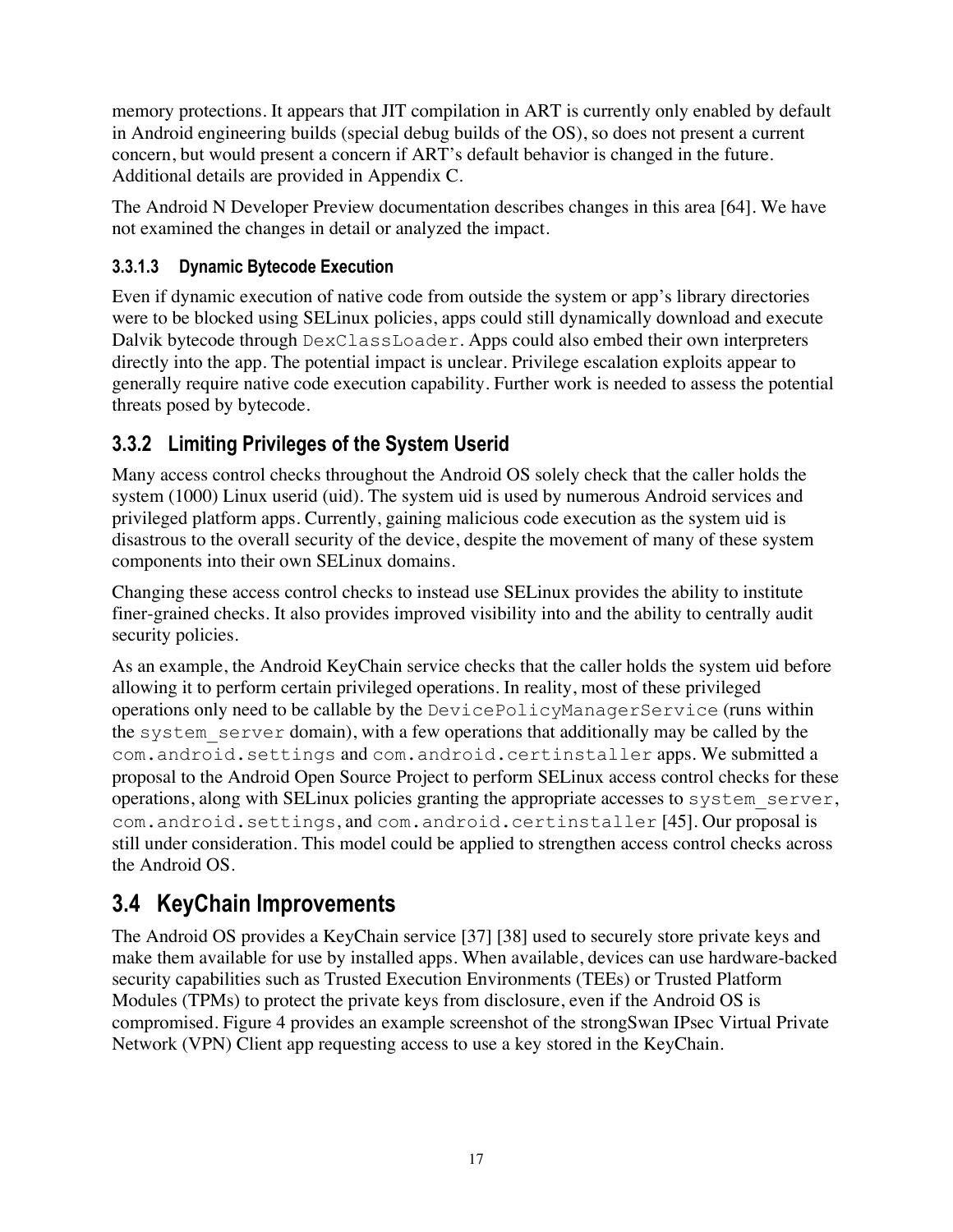

**Figure 4: Example of Using the KeyChain to Select a Key**

Unfortunately, Android currently does not provide API calls to generate keys within the KeyChain, forcing the keys to be generated elsewhere and imported in, unnecessarily increasing the risk of exposure of private keys.

We developed new calls to Android's DevicePolicyManager, the API used by mobile device management systems, to enable the ability to generate keypairs within the Android KeyChain, obtain a certificate from a PKI, and place the issued certificate into the KeyChain. When these calls are used, the private key never exists outside of the Android KeyChain. We submitted our patches to the Android Open Source Project where they are currently under consideration [39].

We extended Google's Android Basic Managed Profile sample app to demonstrate using our proposed Android Open Source Project enhancements. We embedded Cisco's open source libest library and estclient example app binaries into our app. Our app calls our proposed DevicePolicyManager.generateKeyPair() method to generate a keypair within the KeyChain, obtains the public key, calls estclient to connect to Cisco's Enrollment over Secure Transport (EST, IETF RFC 7030) test server to obtain a certificate, and calls our proposed DevicePolicyManager.setCertificate() method to place the issued certificate into the KeyChain. We are then able to demonstrate the use of the generated keypair and issued certificate with KeyChain-aware apps such as the Chrome web browser and the strongSwan Internet Protocol Security (IPsec) VPN client. We made our example app available as an open source project on GitHub [40].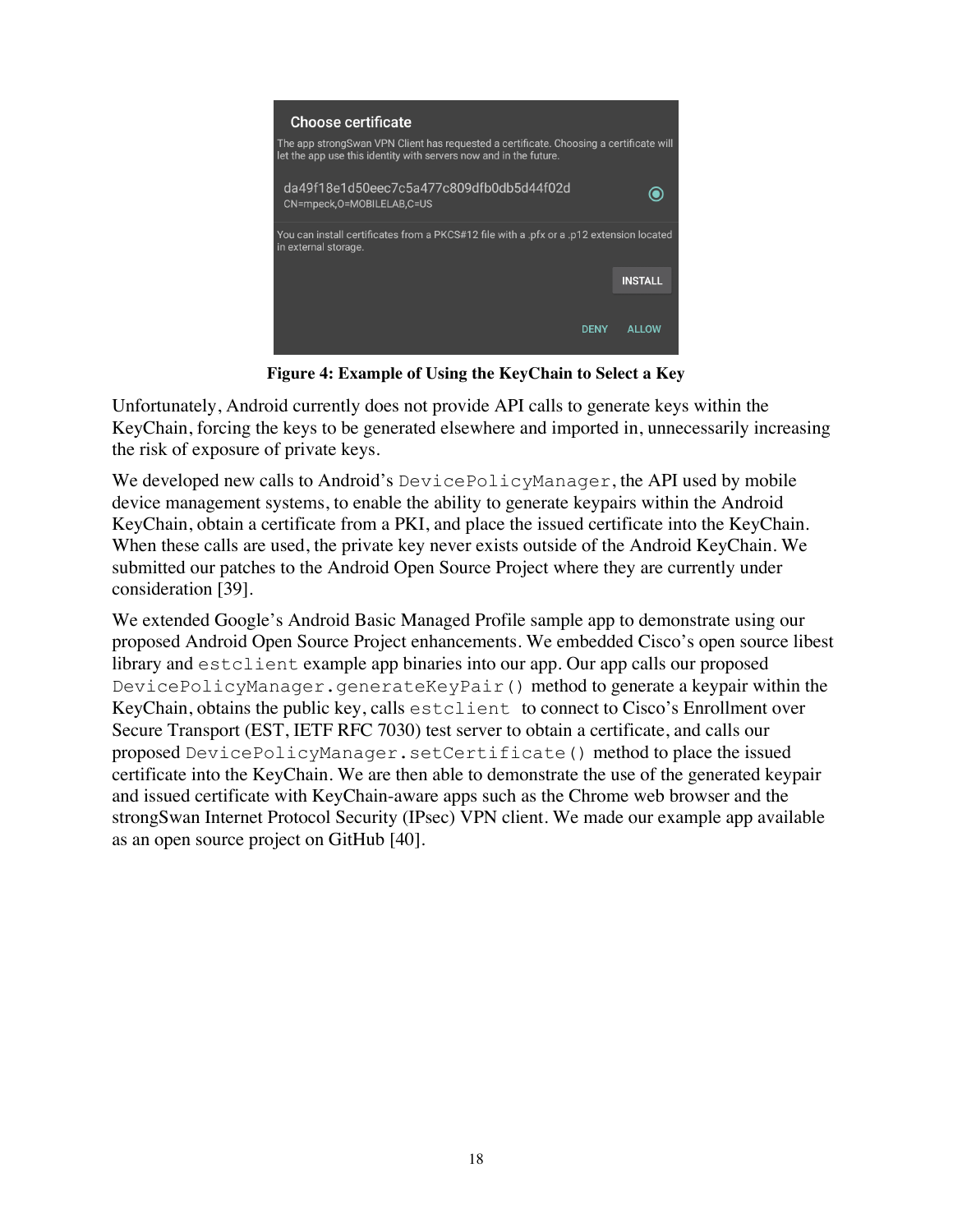### **4 Conclusion and Potential Future Work**

Our work demonstrated the ability to improve the security of the Android platform by adding static analysis checks to the tools regularly used by Android app developers in order to help developers identify and correct vulnerabilities up-front in the app development lifecycle, and by building upon the Android's security architecture to reduce or eliminate at the operating system level the potential impact of common app vulnerabilities and malicious behaviors.

We recommend continued efforts to contribute security-related static analysis checks to the Android Open Source Project's lint tool used by Android Studio and the Android Software Development Kit. Additionally, we recommend providing tools within the development environment to help and encourage app developers to leverage emerging Android platform security features such as the Network Security Configuration feature newly extended in the Android N Developer Preview, which allows app developers to declaratively request certificate pinning and other network security features from the platform without the need to make errorprone security customizations within app source code itself.

We also recommend continued efforts to work with the Android Open Source Project to strengthen the security properties enforced upon apps and reduce the impact of app vulnerabilities and malicious behaviors, whether as default behavior or through interfaces that enable app developers to declaratively state each app's security properties. As these improvements are made, we recommend streamlining enterprise app vetting processes to take into account the security protections provided by the device platform.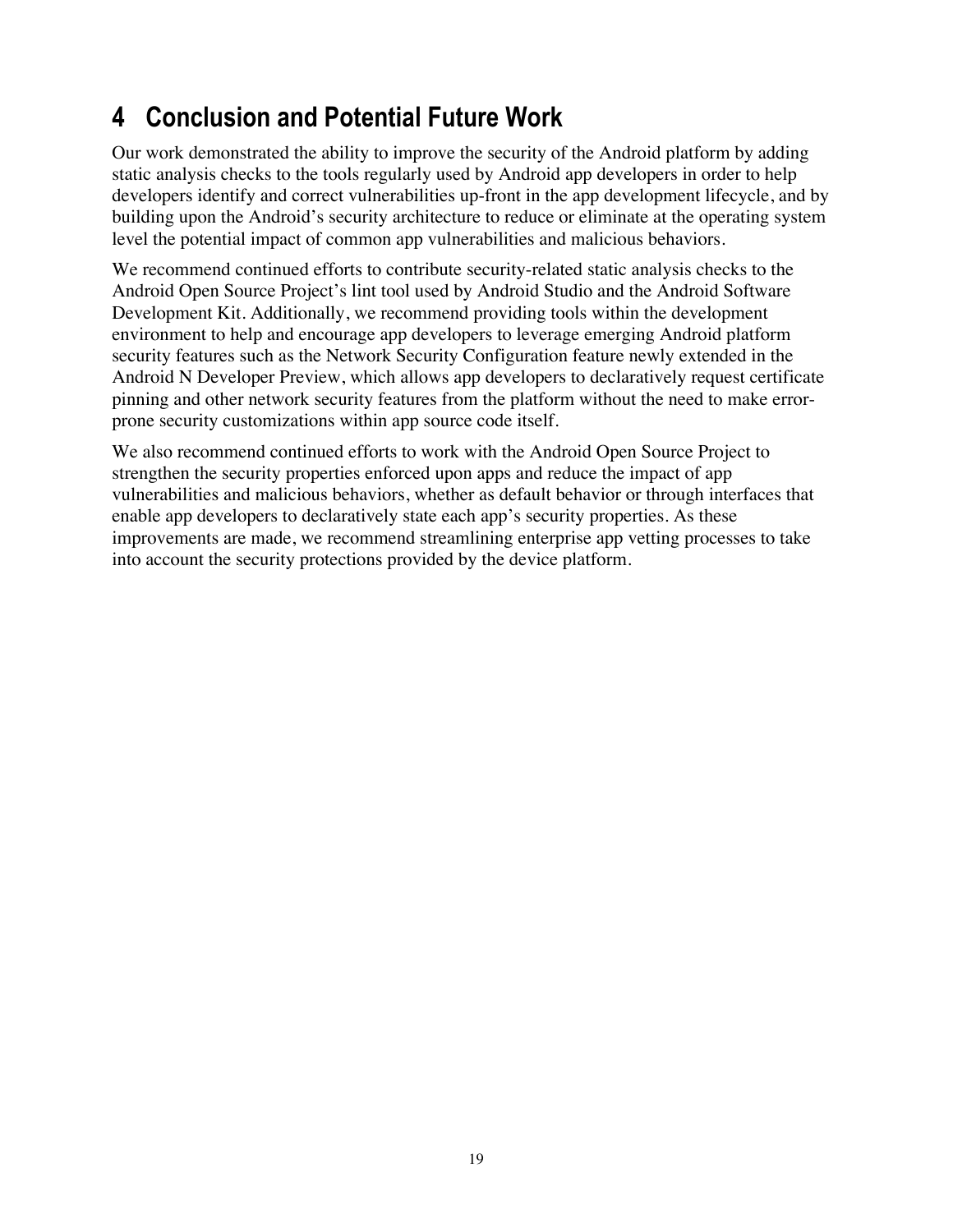### **5 References**

- [1] (Viewed 2 July 2015). *Gartner Says Tablet Sales Continue to Be Slow in 2015.* Gartner. Available: http://www.gartner.com/newsroom/id/2954317
- [2] (Viewed 4 November 2015). *Security Tips.* Google. Available: http://developer.android.com/training/articles/security-tips.html
- [3] (Viewed 4 November 2015). *Improving Your Code with Lint.* Google. Available: http://developer.android.com/tools/debugging/improving-w-lint.html
- [4] Fahl et al. (October 2012). *Why Eve and Mallory Love Android: An Analysis of Android SSL (In)Security.* ACM CCS '12.
- [5] Sounthiraraj et al. (February 2014). *Large Scale, Automated Detection of SSL/TLS Manin-the-Middle Vulnerabilities in Android Apps.* NDSS '14.
- [6] (August 2014). *SSL Vulnerabilities: Who listens when Android applications talk?*  FireEye. Available: https://www.fireeye.com/blog/threat-research/2014/08/sslvulnerabilities-who-listens-when-android-applications-talk.html
- [7] Montelibano and Dormann. *How We Discovered Thousands of Vulnerable Android Apps in One Day.* RSA Conference USA 2015. Available: https://www.rsaconference.com/writable/presentations/file\_upload/hta-t08-how-wediscovered-thousands-of-vulnerable-android-apps-in-1-day\_final.pdf
- [8] M. Grace et al. *Unsafe Exposure Analysis of Moible In-App Advertisements*. WiSec '12. Available: http://www4.ncsu.edu/~mcgrace/WISEC12\_ADRISK.pdf
- [9] (Viewed 6 July 2015). *Remote Code Execution as System User on Samsung Phones*. NowSecure. Available: https://www.nowsecure.com/blog/2015/06/16/remote-codeexecution-as-system-user-on-samsung-phones/
- [10] M. Peck. (4 October 2015). *Add lint check for insecure X509TrustManager implementations.* Android Open Source Project. Available: https://android.googlesource.com/platform/tools/base/+/c660c577ba072bd94dc20c92f28f9d7 6102530e1
- [11] M. Peck. (26 October 2015). *Lint checks for insecure use of SSLCertificateSocketFactory.* Android Open Source Project. https://android.googlesource.com/platform/tools/base/+/b98fb2952479587aa38b4e260feb2bd 454ece3b4
- [12] M. Peck. (8 October 2015). *Lint check for declaration or use of insecure HostnameVerifier.* Android Open Source Project. https://android.googlesource.com/platform/tools/base/+/b669f60e6aded9fb50b9025e56e3a00 7cc482ad7
- [13] J. Case. (14 April 2011). *Exclusive: Vulnerability in Skype for Android Is Exposing Your Name, Phone Number, Chat Logs, And a Lot More.* AndroidPolice. Available: http://www.androidpolice.com/2011/04/14/exclusive-vulnerability-in-skype-for-android-isexposing-your-name-phone-number-chat-logs-and-a-lot-more/
- [14] J. Van Dyke. (10 August 2015). *World Writable Code Is Bad, MMMMKAY.* NowSecure. Available: https://www.nowsecure.com/blog/2015/08/10/world-writable-code-is-badmmmmkay/
- [15] M. Peck. (5 October 2015). *Check for calls to getDir with insecure file permissions*. Android Open Source Project. Available: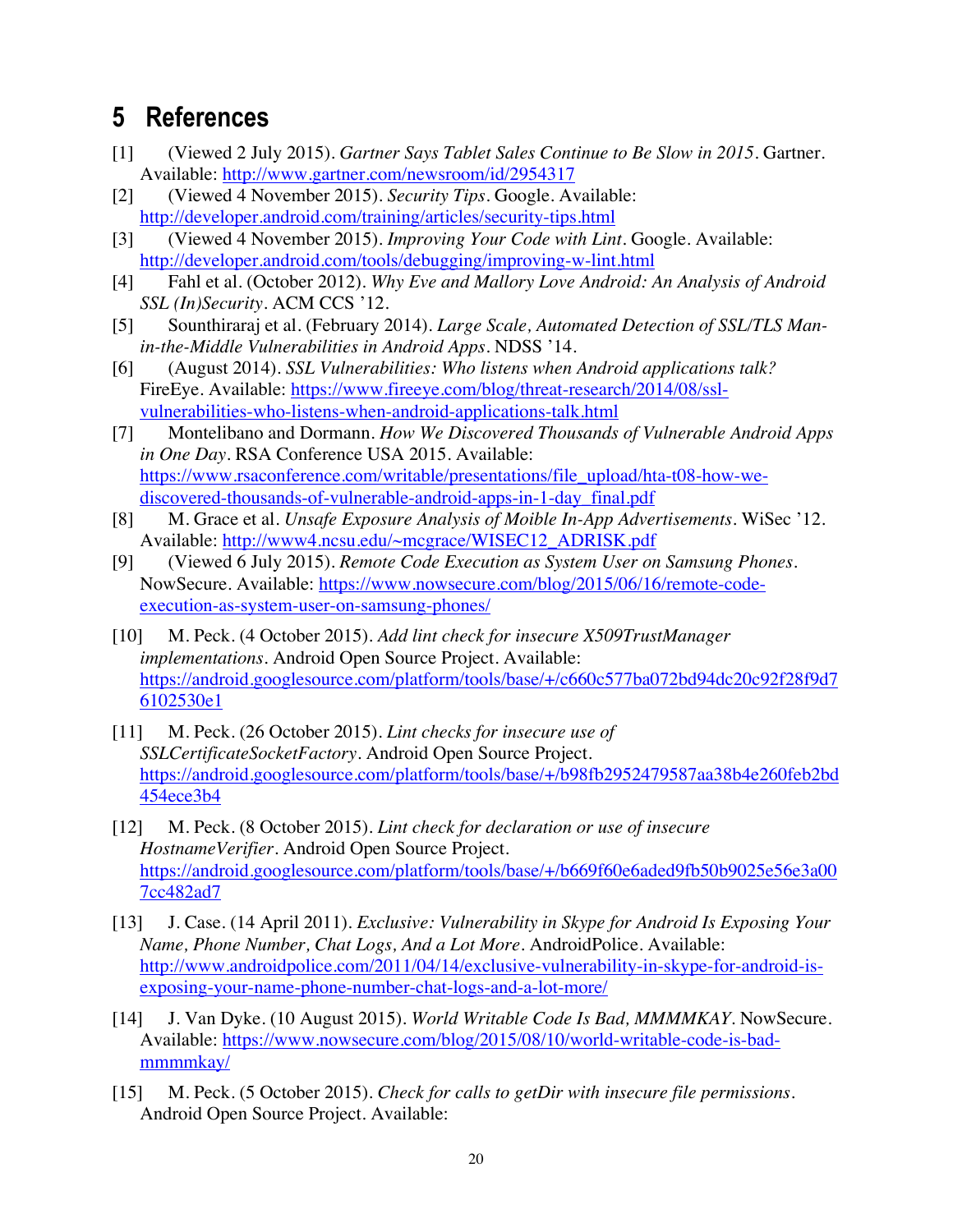https://android.googlesource.com/platform/tools/base/+/3adca6769e92362751721c18c649e9 e9c94fbb63

- [16] M. Peck. (23 October 2015). *Lint checks to identify setting files world-readable or worldwritable.* Android Open Source Project. Available: https://android.googlesource.com/platform/tools/base/+/87f30697958a693a063169738aa8fb6 c369b8a13
- [17] M. Peck. (4 October 2015). *Add lint checks for insecure broadcast receivers*. Android Open Source Project. Available: https://android.googlesource.com/platform/tools/base/+/50bfc95d9945178dc8d3e0112e26c8 286d47a1ae
- [18] E. Chin et al. *Analyzing Inter-Application Communication in Android.* MobiSys '11. Available: https://www.eecs.berkeley.edu/~daw/papers/intents-mobisys11.pdf
- [19] (6 October 2013). *Secured Broadcasts and SMS* Clients. The CommonsBlog. Available: https://commonsware.com/blog/2013/10/06/secured-broadcasts-sms-clients.html
- [20] A. Mahajan. (26 May 2015). *Declare SMS broadcasts as protected to ensure only system apps send those.* Android Open Source Project. Available: https://android.googlesource.com/platform/packages/services/Telephony/+/dcec1e1471a1d32 918b5a2beb239693708c548e7
- [21] (Accessed 9 November 2015). *F-Droid*. Available: https://f-droid.org/
- [22] (Accessed 9 November 2015). *Android:usesCleartextTraffic*. Android Open Source Project. Available: http://developer.android.com/guide/topics/manifest/applicationelement.html#usesCleartextTraffic
- [23] J. Kozyrakis. (17 June 2015). *Android M and the war on cleartext traffic.* Available: https://koz.io/android-m-and-the-war-on-cleartext-traffic/
- [24] C. Brubaker. (23 October 2015). *Add initial network security config implementation.*  Android Open Source Project. Available: https://androidreview.googlesource.com/#/c/179902/
- [25] V. Tendulkar and W. Enck. (May 2014). *An Application Package Configuration Approach to Mitigating Android SSL Vulnerabilities*. MoST 2014.
- [26] M. Peck. (September 2015). *Add ability to declare certificate pins in application manifest*. Android Open Source Project. Available: https://androidreview.googlesource.com/#/q/Ie357b3e8fd0b5e0f21e1ef9226f94ce945b1cfb8
- [27] M. Peck. (October 2015). *Add ability to prevent applications from overriding TrustManager*. Android Open Source Project. Available: https://androidreview.googlesource.com/#/q/If6ab0ab309488926cdde7fd55539bd059eea964d
- [28] M. Peck. (October 2015). *Add ability to prevent applications from overriding*  HostnameVerifier. Android Open Source Project. Available: https://androidreview.googlesource.com/#/c/173951/
- [29] G. Kini. (September 2015). *Add app-level isolatedApplicationData manifest attribute*. Android Open Source Project. Available: https://androidreview.googlesource.com/#/q/I5b9f4f3743f3fa544d14b44ac04549cf87a7ebfe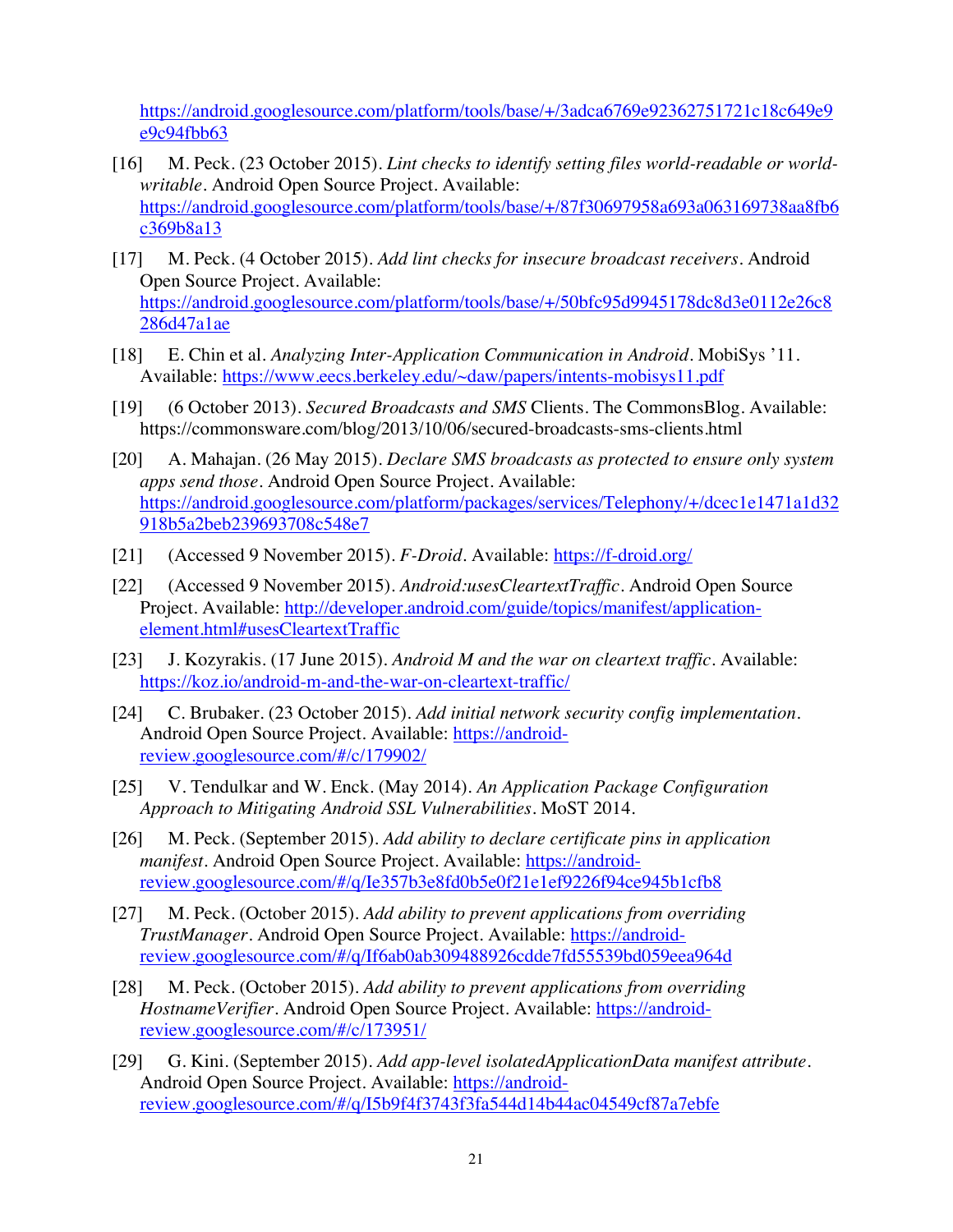- [30] J. Oberheide. (June 2010). *Android Hax.* Summercon 10. Available: https://jon.oberheide.org/files/summercon10-androidhax-jonoberheide.pdf
- [31] Poeplau et al. (February 2014). *Execute This! Analyzing Unsafe and Malicious Dynamic Code Loading in Android Applications*. NDSS '14.
- [32] *Alleged Hacking Team Android source code*. (Accessed 9 November 2015). Available: https://github.com/hackedteam/core-android-market and https://github.com/hackedteam/coreandroid/tree/master/RCSAndroid/jni
- [33] Maier et al. (September 2014). *Divide-and-Conquer: Why Android Malware cannot be stopped.* ARES 2014. Available: https://www1.cs.fau.de/filepool/projects/android/divideand-conquer.pdf
- [34] G. Kini. (September 2015). https://androidreview.googlesource.com/#/q/Iacc7a5fd7518fcb92d4b029ed4c97c23950038fb
- [35] (25 August 2015). *Automated PaX exceptions for WebView JavaScript.* Copperhead Security. Available: https://github.com/copperhead/android\_frameworks\_base/commit/84a0f4e9e312eb0d38e747 5853804f99bce35fb5
- [36] (November/December 2013). *Why does Chromium WebView on Android run in singleprocess mode?* Available: https://groups.google.com/a/chromium.org/forum/#!topic/chromium-dev/7l4l6LZyFxk
- [37] (Accessed 9 November 2015). *KeyChain*. Google. Available: http://developer.android.com/reference/android/security/KeyChain.html
- [38] (Accessed 9 November 2015). *Android KeyStore System.* Google. Available: http://developer.android.com/training/articles/keystore.html
- [39] M. Peck. (October 2015). *Add ability to generate keypairs within KeyChain*. Android Open Source Project. Available: https://androidreview.googlesource.com/#/q/If41721a58b0d2fd282d194713b828d78a81217ed
- [40] M. Peck. (October 2015). *Demonstrate generating keypairs within the Android KeyChain.* The MITRE Corporation. Available: https://github.com/mpeck12/android-BasicManagedProfile/tree/keychain
- [41] M. Peck. (October 2015). *Demonstrate generating keypairs within the Android KeyChain*. The MITRE Corporation. Available: https://github.com/mpeck12/android-BasicManagedProfile/tree/est
- [42] (25 September 2015). *Google Play Warning: SSL Error Handler Vulnerability*. GitHub. Available: https://github.com/liveservices/LiveSDK-for-Android/issues/63
- [43] (17 July 2015). *GmsCore\_OpenSSL can provoke app rejected from Google Play with all updated?* StackOverflow. Available: http://stackoverflow.com/questions/31378617/gmscoreopenssl-can-provoke-app-rejected-from-google-play-with-all-updated
- [44] (28 August 2015). *Google Play reminder of deadline for resolving Apache Cordova vulnerabilities.* StackOverflow. Available: http://stackoverflow.com/questions/32273656/google-play-reminder-of-deadline-forresolving-apache-cordova-vulnerabilities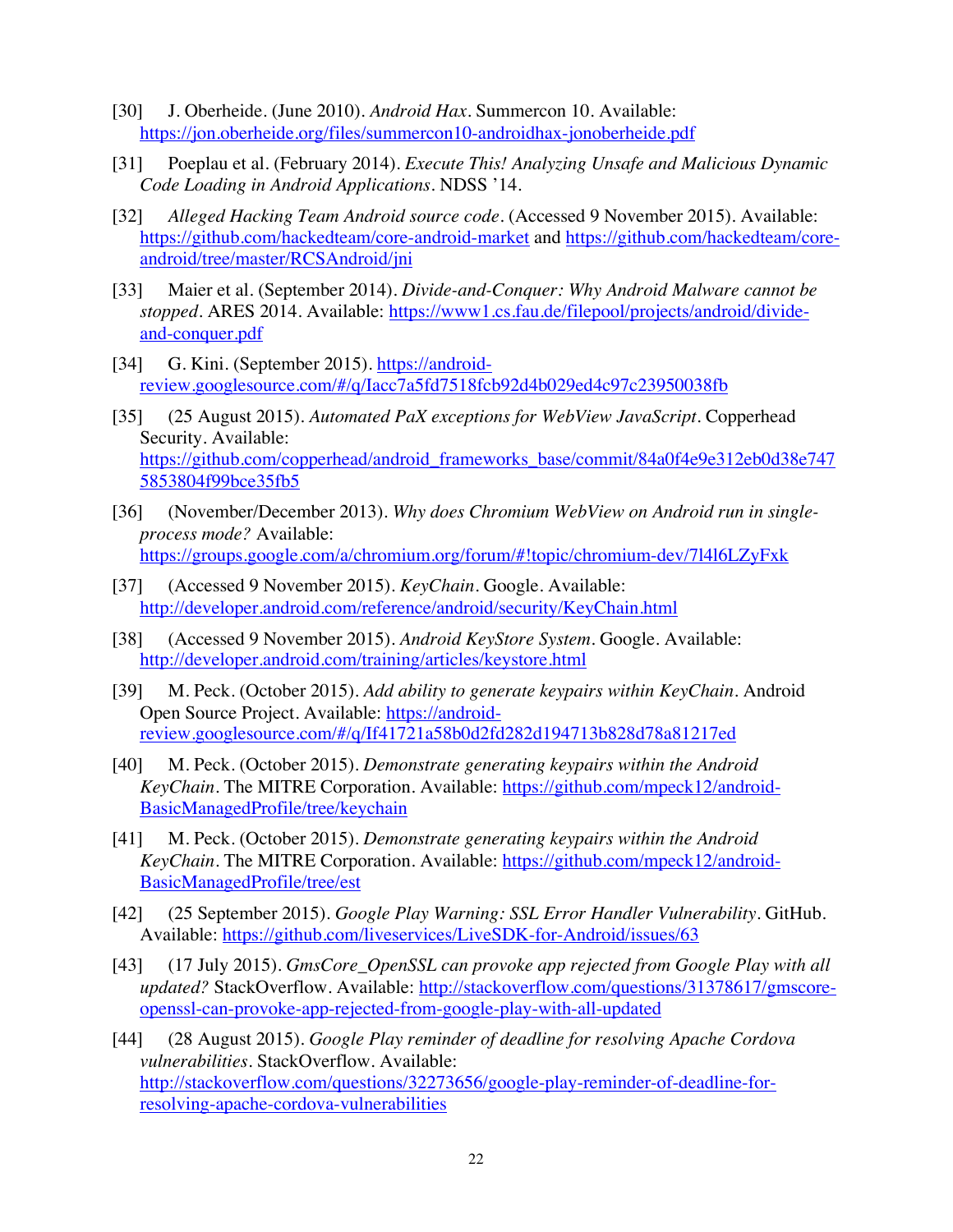- [45] M. Peck. (November 2015). *Use SELinux to perform authorization checks for privileged KeyChain operations.* Android Open Source Project. Available: https://androidreview.googlesource.com/#/q/I70f3324857cf20ef01d718610d766e8395982ffd
- [46] (Accessed 9 November 2015). *Android Security Acknowledgements.* Android Open Source Project. Available: https://source.android.com/devices/tech/security/overview/acknowledgements.html
- [47] F. Chung. (July 2011). *Custom Class Loading in Dalvik*. Android Developers Blog. Available: http://android-developers.blogspot.com/2011/07/custom-class-loading-indalvik.html
- [48] (Accessed 9 November 2015). *Sample: hello-jni*. Android NDK. Available: http://developer.android.com/ndk/samples/sample\_hellojni.html
- [49] A. Pyles and M. Peck. (November 2015). *Code Execution Demonstration App.* The MITRE Corporation. Available: https://github.com/mpeck12/custom-class-loader
- [50] M. Peck. (November 2015). *Lint check to identify calls to Runtime.load() and*  System.load(). Android Open Source Project. Available: https://androidreview.googlesource.com/#/c/179980/
- [51] (November 2015). Copperhead Security. Available: https://twitter.com/CopperheadSec/status/663443145095442432
- [52] M. Franchin. (22 February 2015). *HKG15-300: Art's Quick Compiler: An unofficial overview.* Linaro. Available: https://www.youtube.com/watch?v=iho-e7EPHk0
- [53] L. Armasu. (4 May 2015). *Android Runtime To See Major Performance Boost Thanks to Redesigned Compiler.* Tom's Hardware. Available: http://www.tomshardware.com/news/android-runtime-art-optimizing-compiler,29035.html
- [54] N. Hajdarbegovic. (May 2015). *Brace Yourselves Android Developers, A New Android Compiler Is Coming.* Toptal. Available: http://www.toptal.com/android/brace-yourselvesnew-android-compiler-is-coming
- [55] (Accessed 9 November 2015). *Configuring ART.* Android Open Source Project. Available: https://source.android.com/devices/tech/dalvik/configure.html
- [56] M. Chartier. (17 February 2015). *Add JIT.* Android Open Source Project. Available: https://android-review.googlesource.com/#/c/123156/
- [57] (Accessed 12 March 2016). *Network Security Configuration.* Google. Available: http://developer.android.com/preview/features/security-config.html
- [58] J. Kozyrakis. (15 February 2016). *Network Security Policy configuration for Android apps.* Available: https://koz.io/network-security-policy-configuration-for-android-apps/
- [59] A. Ludwig. (March 2016). *Building an Android Scale Incident Response Process.* RSA Conference 2016. Available: https://www.rsaconference.com/writable/presentations/file\_upload/mbs-r03-building-anandroid-scale.pdf
- [60] (Accessed 12 March 2016). *Android targetSdkVersion documentation*. Google. Available: http://developer.android.com/guide/topics/manifest/uses-sdk-element.html#target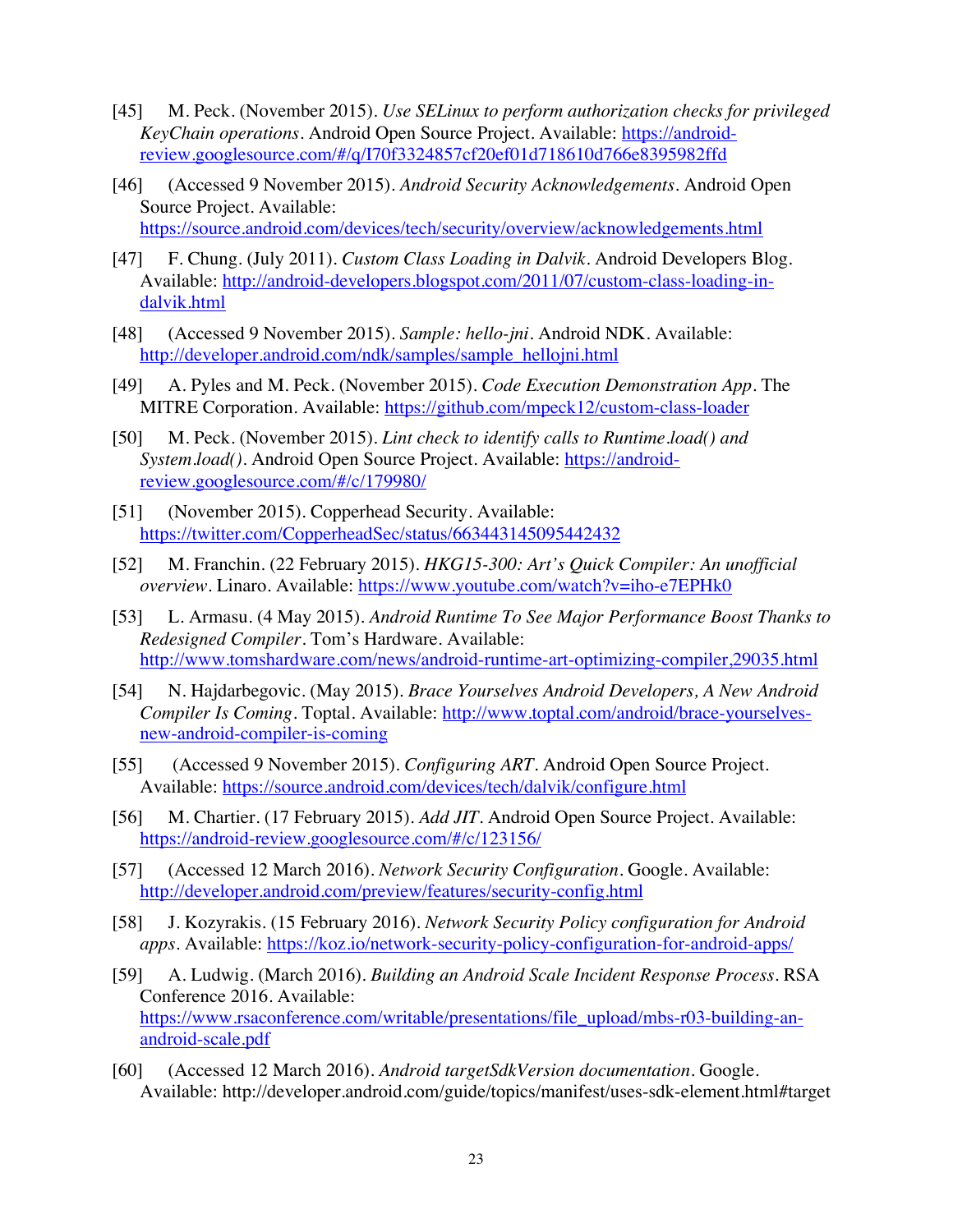- [61] (Accessed 12 March 2016). *Android provider element documentation*. Google. Available: http://developer.android.com/guide/topics/manifest/provider-element.html
- [62] M. Peck. (Accessed 12 March 2016). *Add minTargetSdkVersion input selector.* Android Open Source Project. Available: https://androidreview.googlesource.com/#/q/Ib9f6ded9bd2f426861a6d843861b4074084253b0
- [63] M. Peck. (Accessed 12 March 2016). *Add untrusted\_app\_legacy domain, make untrusted\_app stricter.* Android Open Source Project. Available: https://androidreview.googlesource.com/#/c/195590/
- [64] (Accessed 14 March 2016). *Profile-guided JIT/AOT compilation.* Google. Available: http://developer.android.com/preview/api-overview.html#jit\_aot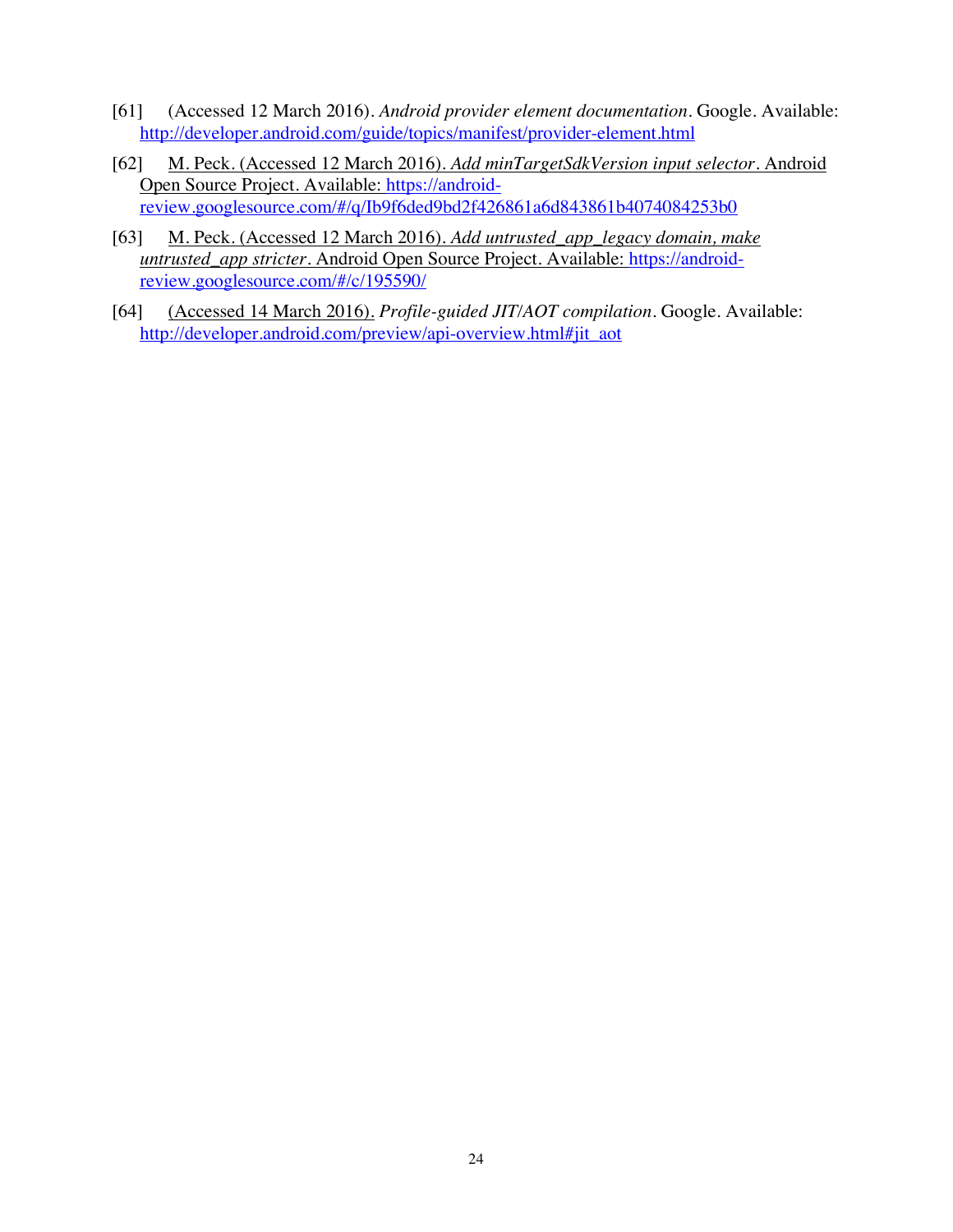# **Appendix A Using the New Lint Checks**

All of our proposed lint checks have now been merged into the Android Open Source Project and included in the current beta releases of Android Studio 2.0 and the Android Plugin for Gradle. This appendix provides historical information of how to separately compile the lint checks and include them in the Android development environment as a jar plugin through the following steps:

- Download the source code for the desired lint checks from the Android Open Source Project: https://android.googlesource.com/platform/tools/base/+log/studio-masterdev/lint/libs/lint-checks/src/main/java/com/android/tools/lint/checks
- Place the source code in its own directory tree, e.g. in a directory called "androidlint"
- Change the package names in the source code to reflect the created directory tree (e.g. change the package entry at the top of each source code file to a value such as "package androidlint;")
- Create a MyIssueRegistry.java with contents similar to the below, with an entry in the array for each Issue declared in the lint check source code:

```
package androidlint;
import java.util.List;
import java.util.Arrays;
import com.android.tools.lint.client.api.IssueRegistry;
import com.android.tools.lint.detector.api.Issue;
public class MyIssueRegistry extends IssueRegistry {
    @Override
   public List<Issue> getIssues() {
         return Arrays.asList(
             TrustAllX509TrustManagerDetector.ISSUE,
             UnsafeBroadcastReceiverDetector.ACTION_STRING);
    }
}
```
- Compile the lint checks and issue registry, e.g.  $\frac{1}{4} \alpha \alpha c \beta$  <sdk*path>/tools/lib/lint-api.jar \*.java* where <sdk-path> is the installed location of the Android SDK
- Create a MANIFEST. MF file with contents similar to the below:

```
Manifest-Version: 1.0
Lint-Registry: androidlint.MyIssueRegistry
```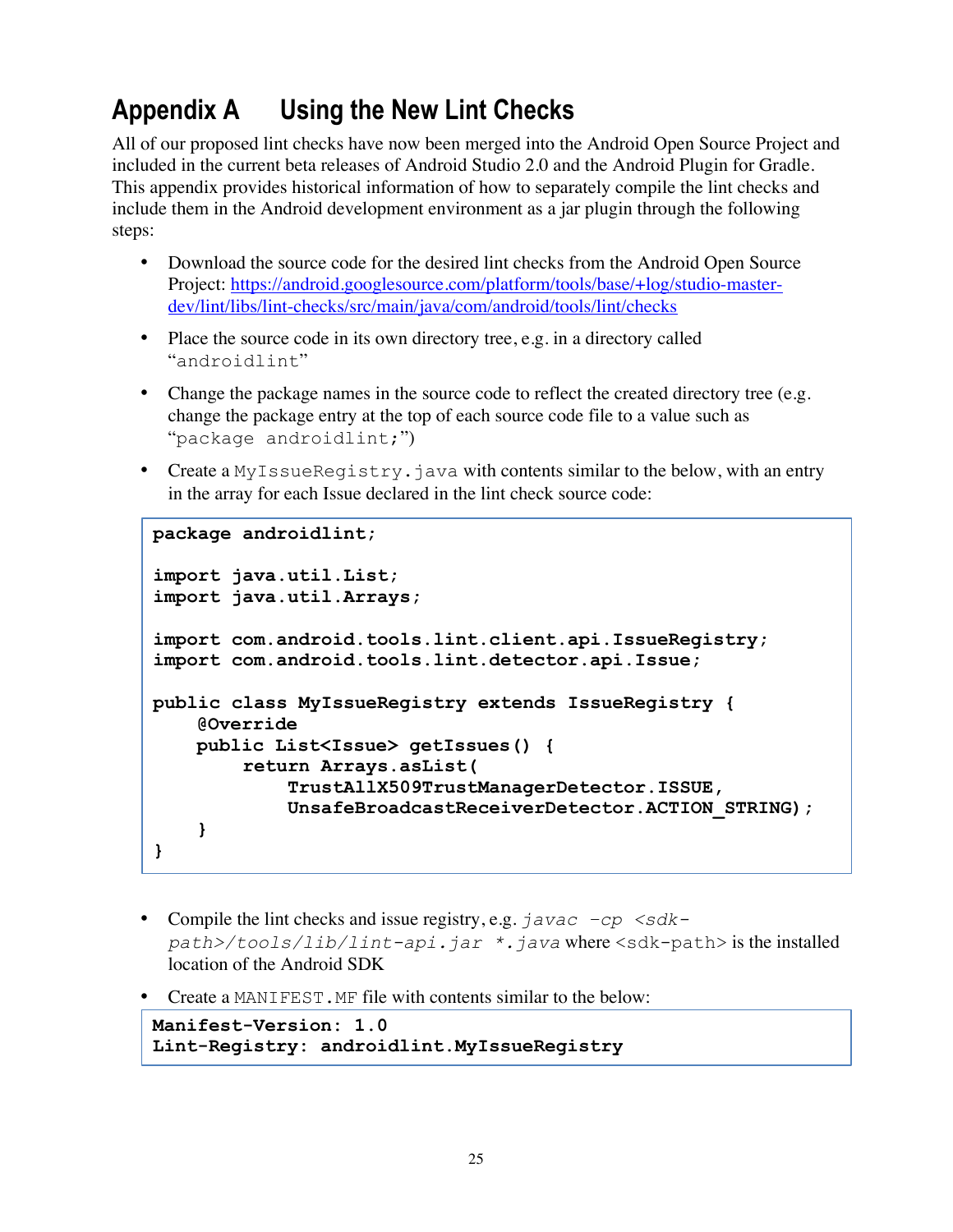- Bundle the compiled lint checks, issue registry, and MANIFEST. MF file into a jar file by running: *jar cmf MANIFEST.MF custom.jar androidlint/\*.class*
- Create an *.android/lint* directory under the user's home directory and copy the jar file to it, e.g. *cp custom.jar /home/<username>/.android/lint/custom.jar* on most Linux distributions, or *copy custom.jar C:\Users\<username>\.android\.lint\custom.jar* on Windows.
- Run *lint –list Security* and verify that the new lint checks appear in the list. They will now be used by default when running lint from the command line (e.g. with *lint* or *gradlew lint*). Unfortunately, additional steps are needed to integrate the lint checks directly into the Android Studio UI.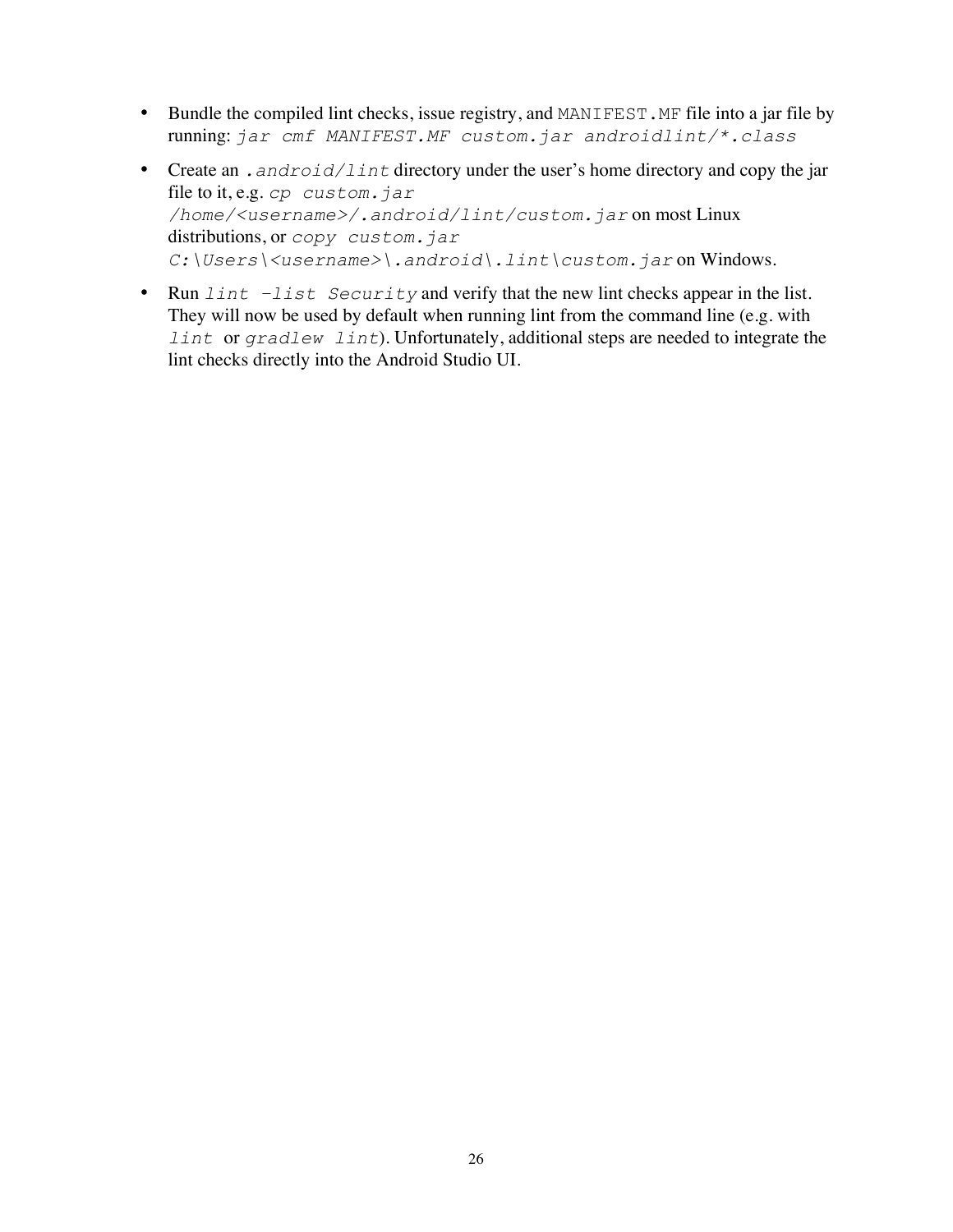# **Appendix B Demonstration Application**

We wrote an application based on Google's sample custom class loading app [47] and the hellojni sample app found in the Android Native Development Kit (NDK) [48] that demonstrates the ability to download and execute Dalvik bytecode and native code from arbitrary websites. The app demonstrates several of the security vulnerabilities that are identified by our Android lint checks and/or are mitigated by our proposed Android OS security enhancements.

The app deliberately performs several poor security practices:

- Use of plaintext http rather than https to download code, enabling susceptibility to manin-the-middle attacks
- Toggle-able ability to use an insecure X509TrustManager that does not validate the server's  $X.509$  certificate when connecting over https, enabling susceptibility to man-inthe-middle attacks
- Toggle-able ability to store downloaded files as world-readable and world-writable, opening the files up to manipulation by other apps installed on the device

More information (including how to compile and use the app) can be found in our GitHub repository [49].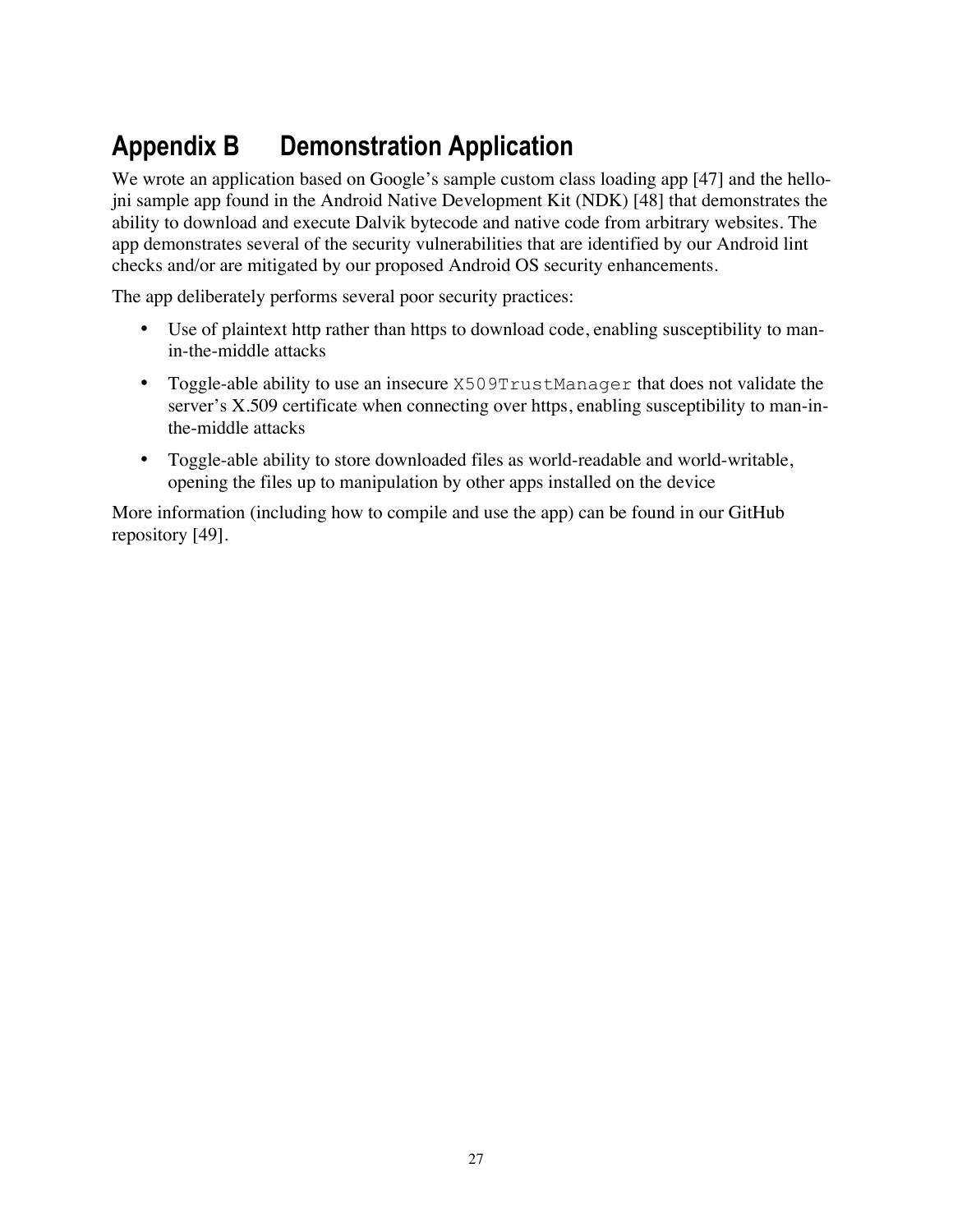# **Appendix C Android Runtime (ART) Additional Discussion**

### **C.1 ART Background**

In Android 4.4, the Android runtime switched from Dalvik to Android Runtime (ART). Dalvik used a bytecode interpreter along with an always-enabled just-in-time (JIT) compiler. The focus of ART is ahead-of-time (AOT) compilation. With AOT compilation, application bytecode is compiled prior to execution into executable code optimized to the particular device platform. The AOT compilation is accomplished with the dex2oat compiler installed on Android devices, where OAT refers to the file format of the optimized native executable code produced by the compiler. AOT compilation occurs when a new application is installed and can also occur when an operating system update is installed. In the case of a system update where all applications may need to be recompiled, AOT compilation can introduce undesired delays at device boot time, particularly if full optimization is enabled.

Among the various dex2oat compiler options, we focus on two: --compiler-backend and --compiler-filter. The --compiler-backend option refers to either "quick" or "optimized". The default option is "quick". The "optimized" compiler appeared to still be under development and not available for use as of Android versions 5.0-5.1 [52] [53] [54].

The "quick" compiler has two levels of Intermediate Representations (IR) [52]. The compilation flow goes from dex code to Mid Level IR (MIR), to IR and finally to OAT format. This multistage process can have different behavior depending upon the optimization levels (compilation time and disk space are factors) selected. Some optimization levels can potentially result in some methods omitted from the final OAT output.

Additionally, the "quick" compiler has several optimizations that can be fed in through the  $-\frac{1}{2}$ compiler-filter options. The options range from no compilation to full compilation that compiles all methods. The "interpret-only" option skips all compilation and relies solely on the interpreter, which is probably the fastest AOT option with respect to installation time. The "everything" option compiles almost all methods including rare methods. The full range of options is described in [55].

The AOT compiler's behavior in ART ranges between a long wait time at app installation and system update time and larger size on disk ("everything") to quick installation with minimal compilation options ("interpret-only"), which largely mimics the older Dalvik behavior. The default option in Android version 5.0 is the "speed" option. This method is designed to "compile most methods and maximize runtime performance" [55].

### **C.2 JIT Compilation in ART**

We observed from the Android Open Source Project source code commit history that just-intime (JIT) compilation was introduced into ART in February 2015 [56]. JIT compilation is controlled by the dalvik.vm.usejit system property, and is currently only enabled by default in engineering builds (these are special builds not used in production device deployments). The motivation behind the inclusion of a JIT compiler as well as security concerns are addressed in the following paragraphs.

#### **C.2.1 Motivation**

The --compiler-filter options within the ART AOT compiler provide a range of behaviors that the ART runtime has to be able to handle. For instance, the runtime behavior for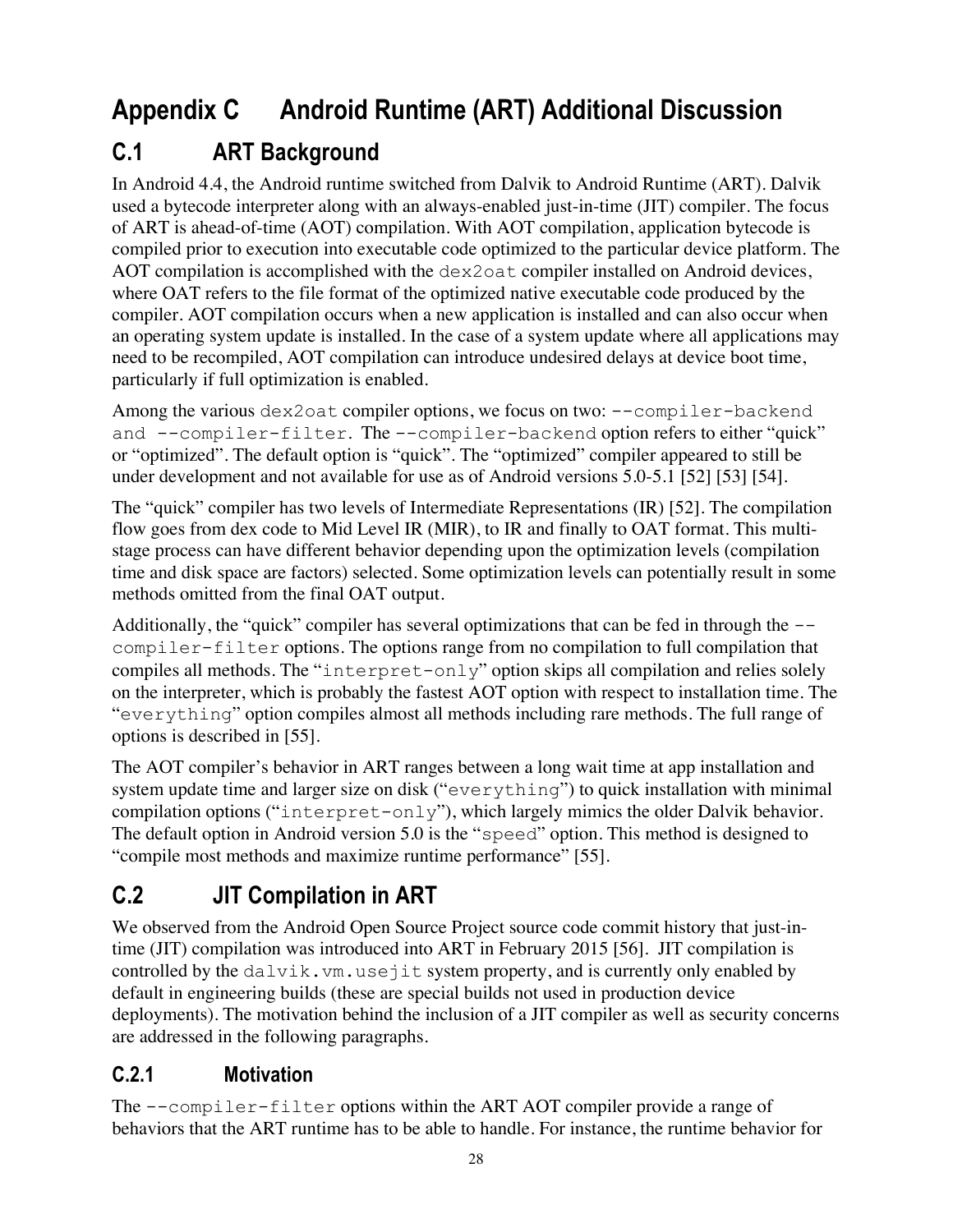the "interpreter-only" option will perform a lot slower than the runtime behavior for the "everything" option. We speculate that the JIT compiler was added to ART to handle these cases where major portions (or all) of the application code were not included in the ahead-oftime compilation. The worst-case scenario for runtime performance presumably would be to run ART with the "interpreter-only" flag, which without JIT compilation would require all code to be interpreted at runtime.

It seems logical that JIT may also improve the behavior of the default "speed" compilation flag. As described earlier, most methods are compiled, but it is possible that certain "hot" methods which are missed with the AOT compilation phase are called regularly and would benefit from JIT compilation.

#### **C.2.2 Security Risks**

Reintroducing JIT into the ART runtime poses some security risks. Use of JIT adds memory mappings with RWX security permissions to every application. It may be possible for an attacker (running within the same application) to locate the RWX memory region and add arbitrary code.

We wrote proof-of-concept code that runs as a native library within an Android application. This code (which doesn't need any special permissions) reads from /proc/self/maps and locates the map with RWX permissions. It is then straightforward to locate the JIT mapping and alter it arbitrarily.

Additionally, as previously discussed in Section 3.3.1, JIT compilation interferes with the ability to impose executable memory security protections upon applications.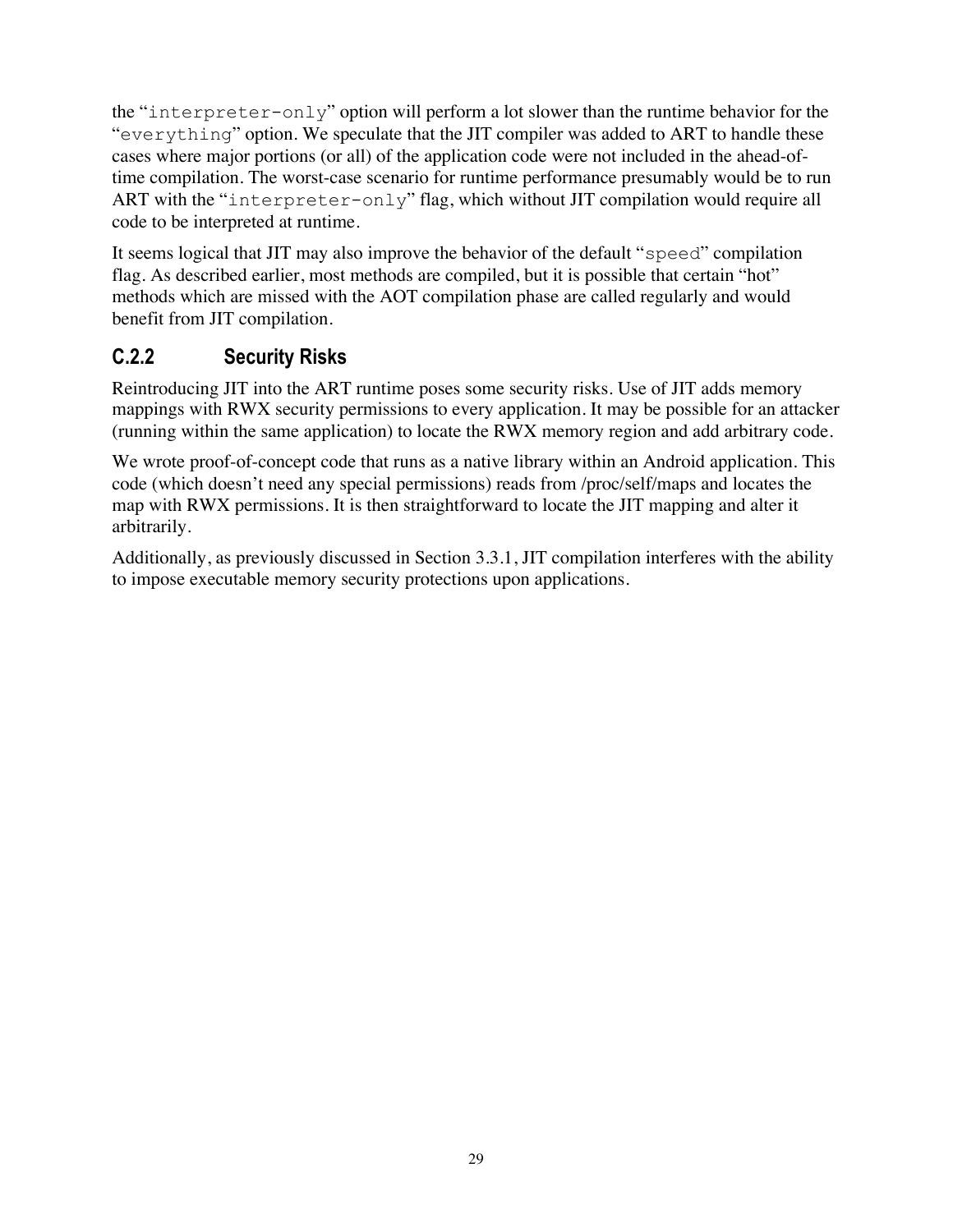# **Appendix D Memory Mapping Examples**

The below sections provide examples of memory mappings observed in Android apps. These examples are meant to supplement the discussion in Section 3.3.1.

### **D.1 Memory Mappings of Chrome App**

Below in Figure 5, we show the results of examining the memory mappings of the Chrome web browser Android app. The results indicate that the writable and executable mappings are only present in the processes running in the isolated\_app security context.

| # ps -Z  grep chrome                          |                       |        |       |      |     |                     |  |  |  |  |  |
|-----------------------------------------------|-----------------------|--------|-------|------|-----|---------------------|--|--|--|--|--|
| u:r:untrusted app:s0                          |                       | u0 a94 |       | 2195 | 263 | com.android.chrome  |  |  |  |  |  |
| u:r:isolated app:s0                           |                       | u0 i38 |       | 5911 | 263 | com.android.chrome: |  |  |  |  |  |
| sandboxed process1                            |                       |        |       |      |     |                     |  |  |  |  |  |
| u:r:isolated app:s0                           |                       | u0 i40 |       | 6431 | 263 | com.android.chrome: |  |  |  |  |  |
| sandboxed process2                            |                       |        |       |      |     |                     |  |  |  |  |  |
| u:r:untrusted app:s0                          | u0 a94                |        | 25892 |      |     |                     |  |  |  |  |  |
| com.android.chrome:privileged process2<br>263 |                       |        |       |      |     |                     |  |  |  |  |  |
| # grep rwx /proc/2195/maps                    |                       |        |       |      |     |                     |  |  |  |  |  |
| # grep rwx /proc/5911/maps                    |                       |        |       |      |     |                     |  |  |  |  |  |
| 2700a000-270ff000 rwxp 00000000 00:00 0       |                       |        |       |      |     |                     |  |  |  |  |  |
| 2ba0a000-2ba0b000 rwxp 00000000 00:00 0       |                       |        |       |      |     |                     |  |  |  |  |  |
| 2c30a000-2c3ff000 rwxp 00000000 00:00 0       |                       |        |       |      |     |                     |  |  |  |  |  |
| 2f60a000-2f648000 rwxp 00000000 00:00 0       |                       |        |       |      |     |                     |  |  |  |  |  |
| 37a0a000-37a0b000 rwxp 00000000 00:00 0       |                       |        |       |      |     |                     |  |  |  |  |  |
| 37f0a000-37fff000 rwxp 00000000 00:00 0       |                       |        |       |      |     |                     |  |  |  |  |  |
| 7ab0a000-7ab0b000 rwxp 00000000 00:00 0       |                       |        |       |      |     |                     |  |  |  |  |  |
| 7e20a000-7e2ff000 rwxp 00000000 00:00 0       |                       |        |       |      |     |                     |  |  |  |  |  |
| 7ee0a000-7eeff000 rwxp 00000000 00:00 0       |                       |        |       |      |     |                     |  |  |  |  |  |
| 7f20a000-7f2ff000 rwxp 00000000 00:00 0       |                       |        |       |      |     |                     |  |  |  |  |  |
| 7f90a000-7f9ff000                             | rwxp 00000000 00:00 0 |        |       |      |     |                     |  |  |  |  |  |
| 8140a000-814ff000 rwxp 00000000 00:00 0       |                       |        |       |      |     |                     |  |  |  |  |  |
| # grep rwx /proc/6431/maps                    |                       |        |       |      |     |                     |  |  |  |  |  |
| 2b10a000-2b10b000 rwxp 00000000 00:00 0       |                       |        |       |      |     |                     |  |  |  |  |  |
| 38e0a000-38eff000 rwxp 00000000 00:00 0       |                       |        |       |      |     |                     |  |  |  |  |  |
| 3b10a000-3b10b000 rwxp 00000000 00:00 0       |                       |        |       |      |     |                     |  |  |  |  |  |
| 3e90a000-3e948000 rwxp 00000000 00:00 0       |                       |        |       |      |     |                     |  |  |  |  |  |
| 7a90a000-7a90b000 rwxp 00000000 00:00 0       |                       |        |       |      |     |                     |  |  |  |  |  |
| 7ea0a000-7eaff000 rwxp 00000000 00:00 0       |                       |        |       |      |     |                     |  |  |  |  |  |
| 80a0a000-80aff000 rwxp 00000000 00:00 0       |                       |        |       |      |     |                     |  |  |  |  |  |
| # grep rwx /proc/25892/maps<br>#              |                       |        |       |      |     |                     |  |  |  |  |  |
|                                               |                       |        |       |      |     |                     |  |  |  |  |  |

**Figure 5: Memory Mappings of Chrome App**